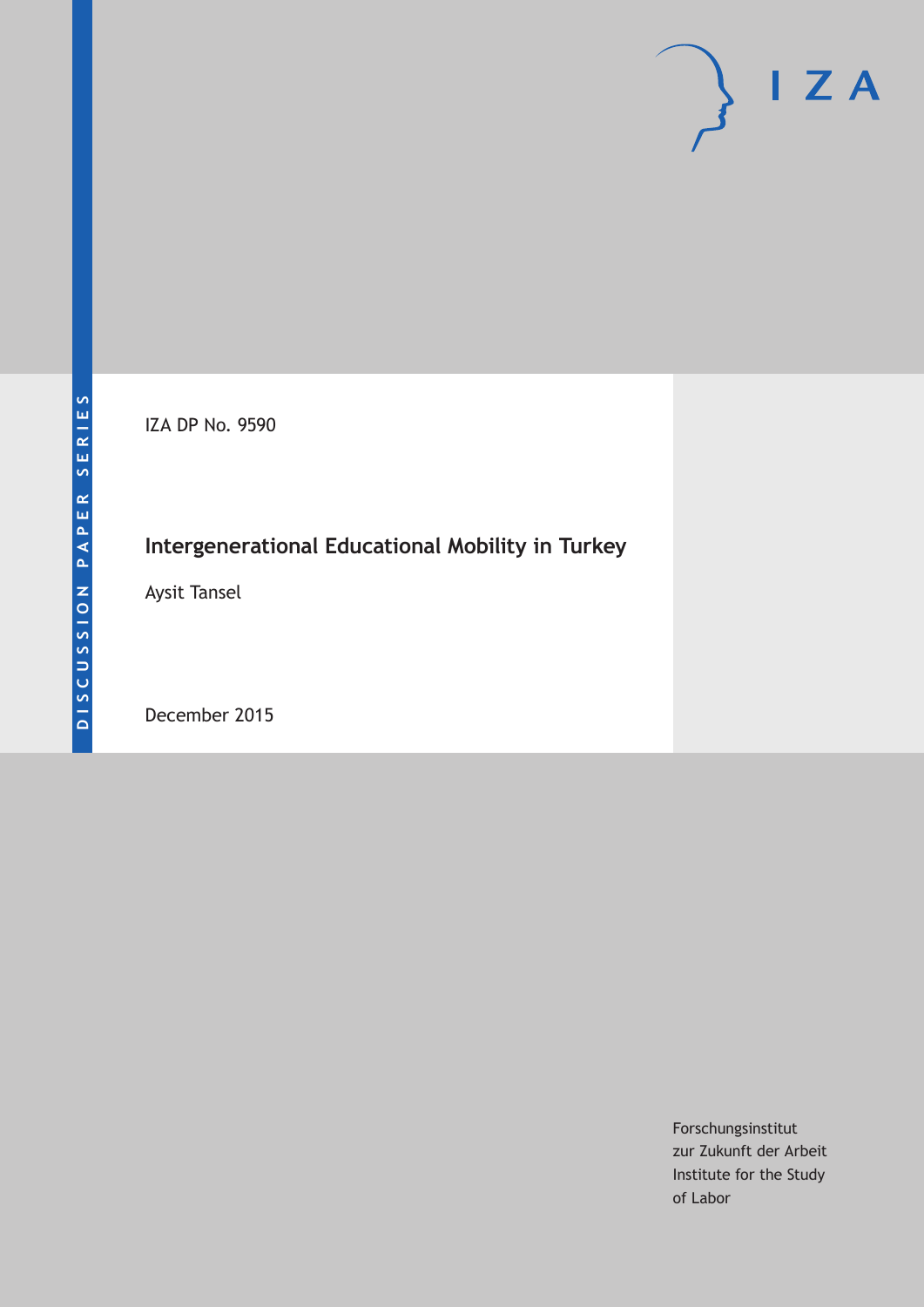# **Intergenerational Educational Mobility in Turkey**

# **Aysit Tansel**

*Middle East Technical University, ERF and IZA* 

# Discussion Paper No. 9590 December 2015

IZA

P.O. Box 7240 53072 Bonn Germany

Phone: +49-228-3894-0 Fax: +49-228-3894-180 E-mail: iza@iza.org

Any opinions expressed here are those of the author(s) and not those of IZA. Research published in this series may include views on policy, but the institute itself takes no institutional policy positions. The IZA research network is committed to the IZA Guiding Principles of Research Integrity.

The Institute for the Study of Labor (IZA) in Bonn is a local and virtual international research center and a place of communication between science, politics and business. IZA is an independent nonprofit organization supported by Deutsche Post Foundation. The center is associated with the University of Bonn and offers a stimulating research environment through its international network, workshops and conferences, data service, project support, research visits and doctoral program. IZA engages in (i) original and internationally competitive research in all fields of labor economics, (ii) development of policy concepts, and (iii) dissemination of research results and concepts to the interested public.

IZA Discussion Papers often represent preliminary work and are circulated to encourage discussion. Citation of such a paper should account for its provisional character. A revised version may be available directly from the author.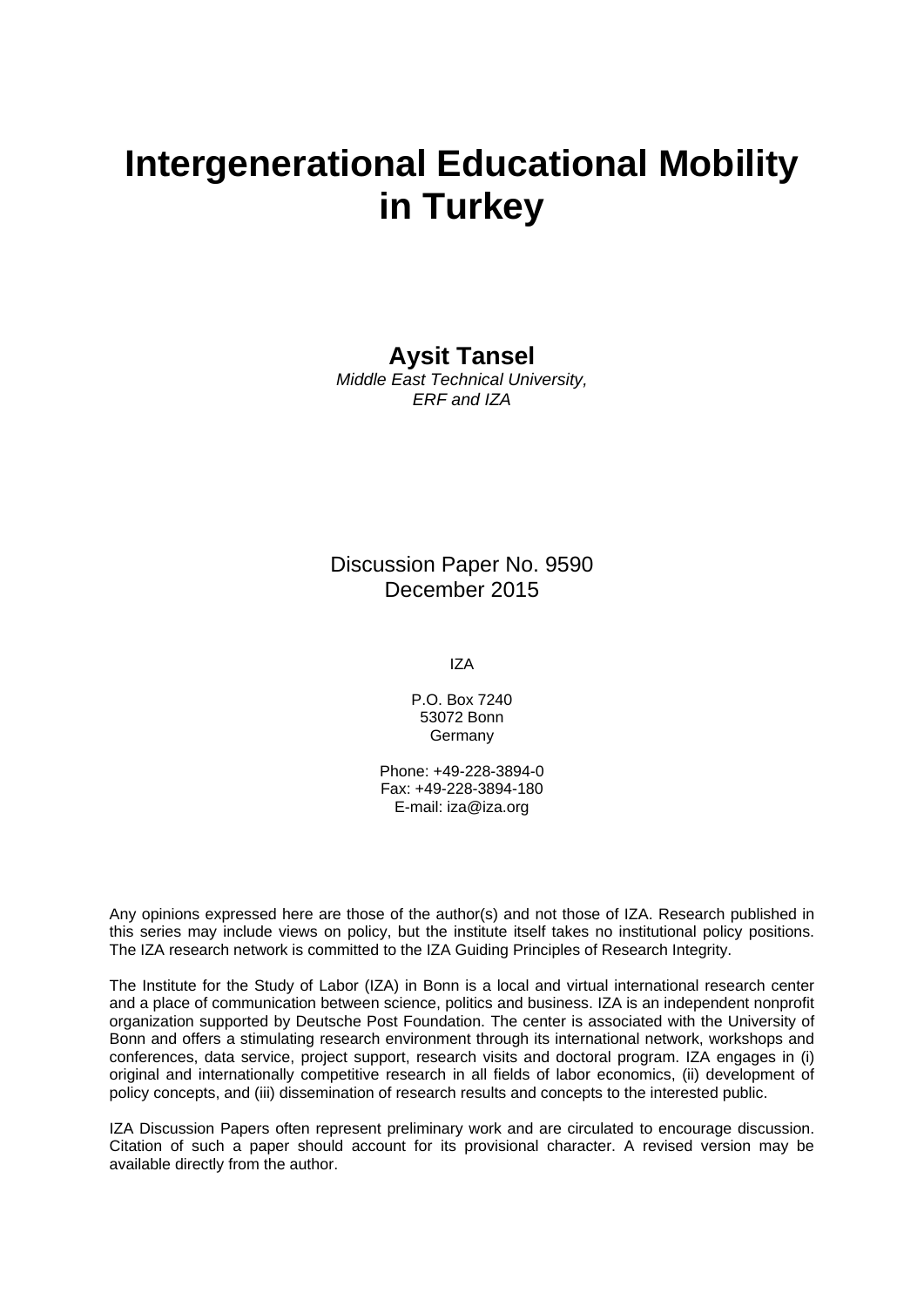IZA Discussion Paper No. 9590 December 2015

# **ABSTRACT**

# **Intergenerational Educational Mobility in Turkey\***

This paper aims to provide information on intergenerational educational mobility in Turkey over the last century (at least over the last 65 years). This is the first study explicitly on providing the association between parents' and children's education in Turkey over time unlike the previous studies of one point in time. Given the absence of longitudinal data, we make use of a unique data set on educational outcomes based on children recall of parental education. The data used is the result of Adult Education Survey of 2007. Several findings emerge from the analysis. First of all, children's and parents' educational outcomes are correlated. The intergenerational educational coefficient of the mothers is somewhat larger than that of the fathers. The intergenerational educational coefficients of both the mothers and the fathers decrease over the cohorts implying that intergenerational educational mobility increased significantly for the younger generations of children in Turkey. The chances of attaining a university degree for the children increases as fathers' completed schooling level increases. Men's chances of attaining high school or university education are substantially higher than that of women's. The association between parent and child education is stronger when parent educational background is poor. The results imply that the policy makes should focus on children with poor parental educational background and on women.

JEL Classification: I21, I28, J11, J62

Keywords: intergenerational mobility, educational transmission, Turkey

Corresponding author:

 $\overline{a}$ 

Aysit Tansel Department of Economics Middle East Technical University 06531 Ankara **Turkey** E-mail: atansel@metu.edu.tr

<sup>\*</sup> This paper was written during my visit at the Industrial and Labor Relations School, Cornell University, Ithaca, New York, USA during the academic year 2011-2012. I gratefully acknowledge the support of Fulbright Fellowship during my visit at the Cornell University. This paper was presented at the Economics of Education Seminar, Cornell University, Ithaca NY USA, 15 December, 2011, at the annual meeting of the Middle East Economic Association, Chicago, Illinois, USA, 5-8 January 2012, at the Department of Economics, Binghamton University, Binghamton, NY, USA, 3 February 2012, and at the ICE-TEA (International Economics Conference-Turkish Economics Association) Izmir, Turkey, November 2012. I have benefited from the comments of the participants at these meetings. I would also like to thank Antonio Di Paolo for his suggestions. Any errors are my own.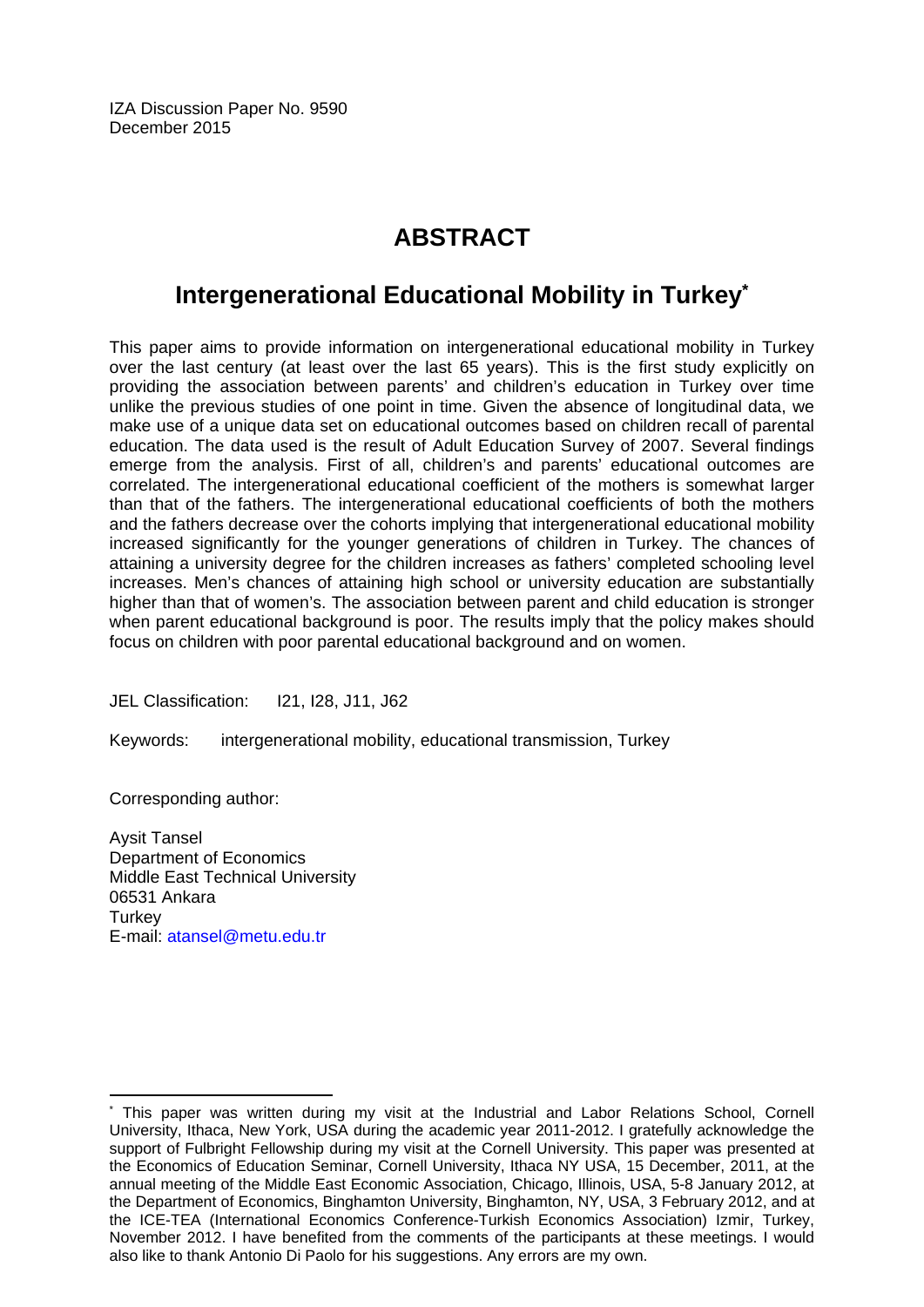## 1. INTRODUCTION

Economic and social mobility in any society is a desirable attribute. This is true both from the point of the individual and of the society. Lack of intergenerational economic and social mobility in a society should be of concern for at least three reasons. First of all, intergenerational mobility can be seen as a measure of equality of opportunity. There will be more social integration if individuals believe that they will succeed through their own efforts and abilities. Recently, equality of opportunity is a growing concern in both developed and developing countries. Access to education is an important policy instrument to ensure equality of opportunity. As it is well known one aim of the free publicly provided education in most societies is to increase equality of opportunity.

The second argument is on economic efficiency grounds. Lack of intergenerational mobility leads to economic inefficiency since some individuals' abilities and skills would be underutilized or miss-utilized.

The third argument is on overall social welfare grounds. Intergenerational allocation of resources has implications for the overall social welfare and for poverty and inequality. For these reasons we need to be concerned about the degree of economic and social mobility between generations.

Intergenerational mobility studies concentrate on how children's income or education correlates with the income, occupation or education of their parents. This study deals with the intergenerational mobility in educational outcomes using educational attainments of parents and their children. Perfect educational mobility between generations implies that an individual's educational outcome is independent of his/her parents' educational outcome. This will be an indicator of equality of opportunity.

Most studies on intergenerational mobility focus on developed countries. The studies on this topic in developing countries are limited due to lack of appropriate data sets. Income and occupational mobility as well as educational mobility are popular topics of study in developed countries. Educational mobility could be a good proxy for income mobility since income is highly dependent on education.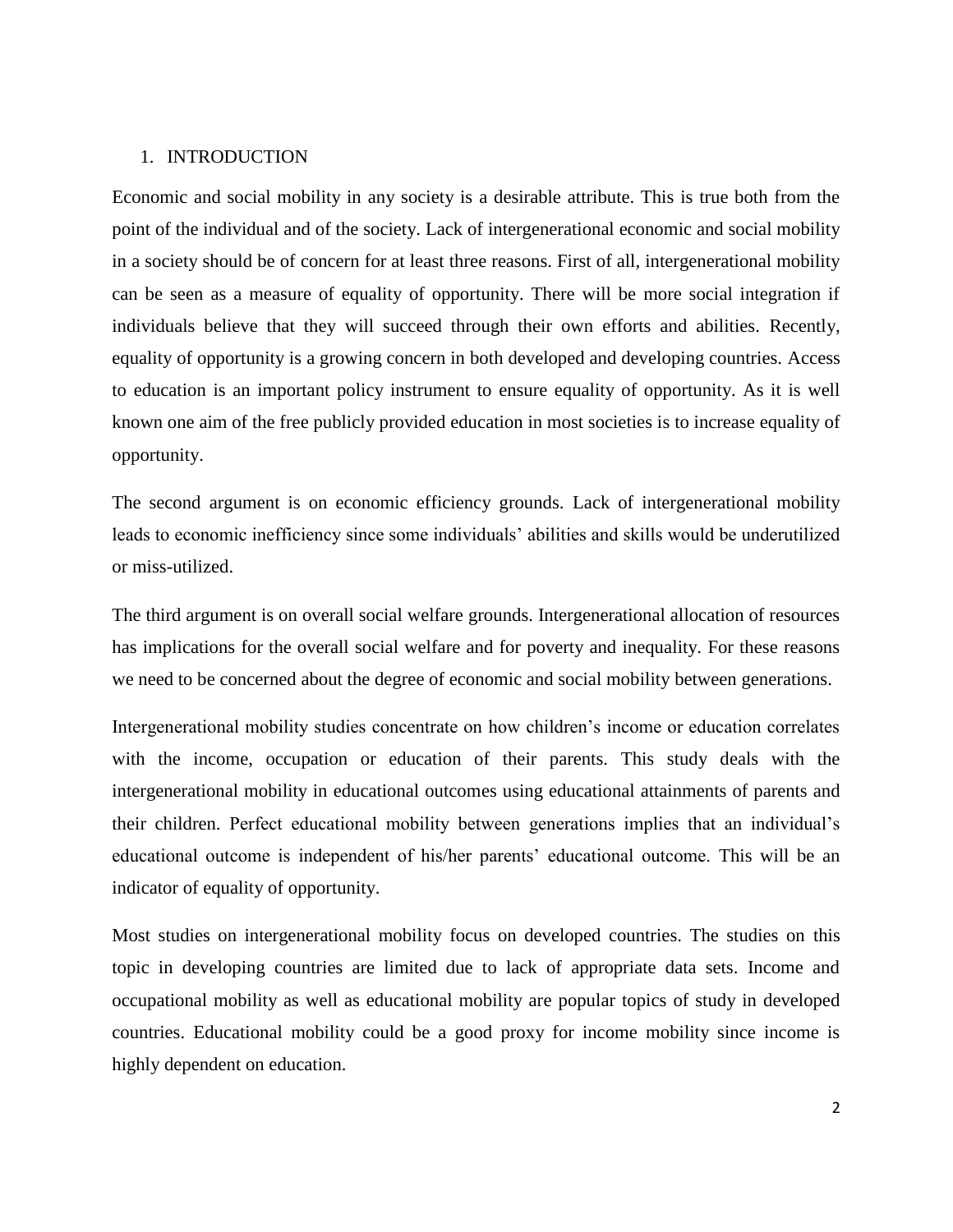There is no evidence on the extent of intergenerational mobility in Turkey except the study by Tansel (2002) which examines one point in time. This is due to the lack of longitudinal data to analyze income mobility or educational mobility. This paper aims to provide information on intergenerational educational mobility in Turkey over time which is not addressed previously. This is the first study about parent-child education transmission over time for Turkey covering a period of about 65 years. Given the absence of longitudinal data, we make use of a unique data set on educational outcomes based on children recall of parental education. This analysis provides both current evidence as well as a long term perspective on the parent-child education transmission. The study tests whether the impact of parental background on child educational outcomes have changed over time. The data used is the result of Adult Education Survey of 2007. The survey is conducted by the Turkish Statistical Institute (TURKSTAT). There are 39,478 individuals who provided information about their own education level and that of their parents.

This study first provides educational transition matrices and several educational mobility indicators. Next regression analysis is used to estimate correlations between educational outcomes of children and that of their parents'. Finally, ordered probit models are estimated. The results show that children's and parents' educational outcomes are correlated and that mothers' education is somewhat more important than that of the fathers'. Further there is substantial intergenerational educational mobility over time when regression coefficient is used however the pattern is less clear when correlation coefficient is used. Predicted probabilities of educational attainment by fathers' educational background are also presented and discussed. The chances of attaining a university degree for the children increases as fathers' completed schooling level increases. Men's chances of attaining high school or university education are substantially higher than that of women's at all levels of the parental educational background. The association between parent and child education is stronger when parent educational background is poor. The results imply that the policy makes should focus on children with poor parental educational background and on women.

This paper is organized as follows. Section 2 includes a summary of recent literature. The educational system in Turkey and the data used in this study are introduced in Section 3. The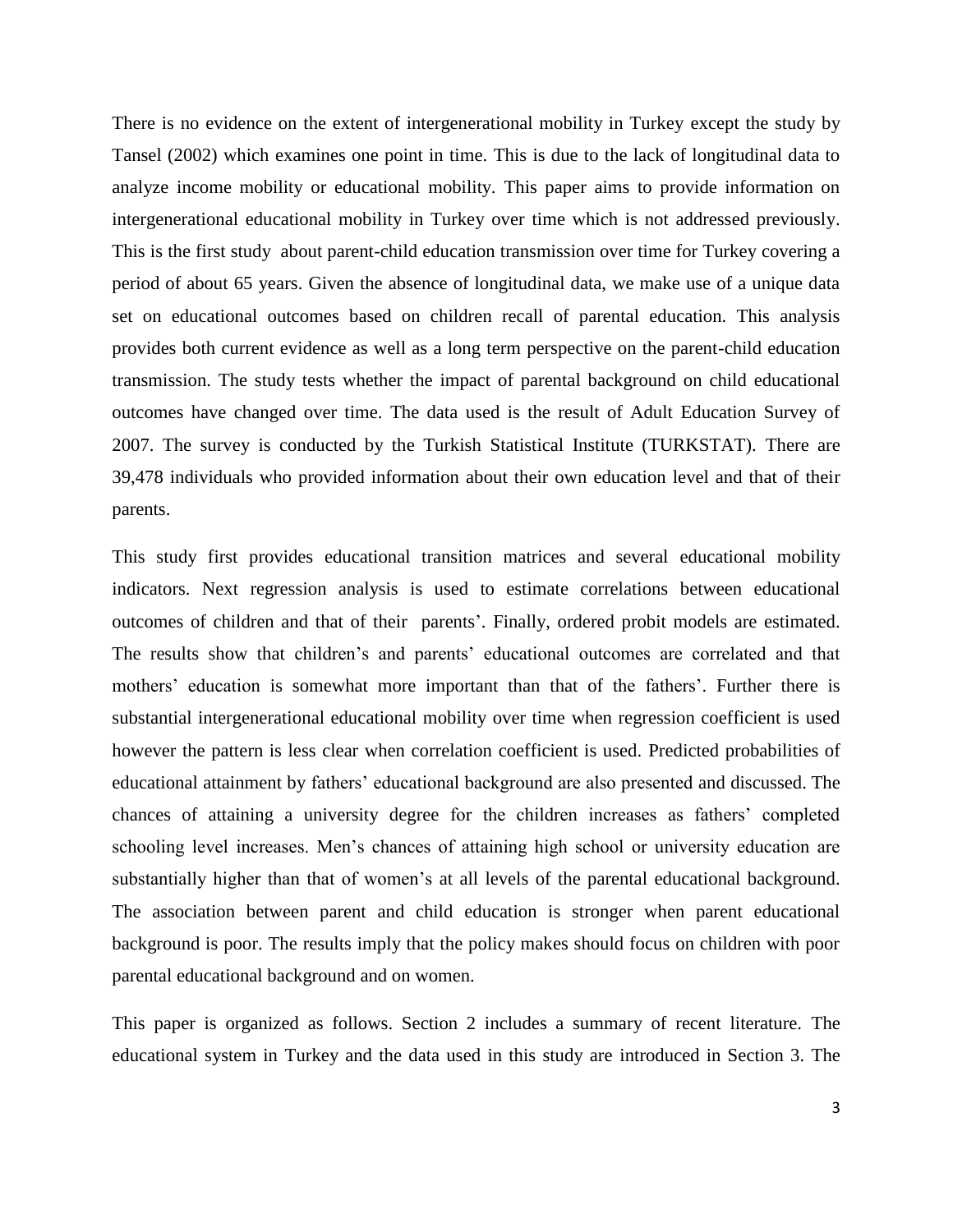educational transition matrices and several measures of educational mobility are provided in Section 4. Section 5 presents the OLS estimates of the intergenerational educational coefficients. The ordered probit estimates and predicted probabilities are presented in Section 6. Section 7 gives conclusions and policy implications.

#### 2. PREVIOUS LITERATURE

The research on intergenerational educational mobility is voluminous. It has developed on two strands. The earlier research concentrated on estimating the intergenerational regression and correlation coefficients and refining their estimation. Recent research focused on isolating the causal effect of parenral education on the child education. In the examination of the inheritable persistence in the effects of parents' education on the children's schooling recent studies have employed data sets using variation within siblings, within fraternal and identical twins, and adopteesor IV estimation. Among these studies we can cite Rosenzweig and Wolpin, 1994; Sacerdote, 2002; Behrman and Rosenzweig, 2002; Plug and Vijverberg, 2003; Plug, 2004. Behrman and Rosenzweig use a sample of twins. Plug uses a sample of adoptees. Most of these studies find that parental education has at least a small impact on children's schooling. Another group of studies uses instrumental variable estimates in order to deal with the endogeneity of the parental education. Chevalier (2003) uses the 1973 compulsory education law in Great Britain as a source of exogenous variation in parental education. He finds that while father's schooling has no significant effect the mother's schooling has a positive effect on the probability of children's post-compulsory education. Oreopoulos, Page and Stevens (2006) use IV estimation with historical changes in compulsory schooling legislation in the USA and find that an increase in the schooling of either parent reduces the probability that a child repeats a grade and that 15–16 year olds will drop out of school. However, some studies find no statistically significant relationships when IV estimation is employed. For instance, Black, Devereux, and Salvanes (2005) use IV estimation with multiple changes in compulsory schooling laws in Norway and do not find a statistically significant relationship between parental education and children's schooling. Silles (2011) presents evidence on the effect of parental schooling on children's cognitive and non- cognitive development in the UK. She finds that the OLS estimates are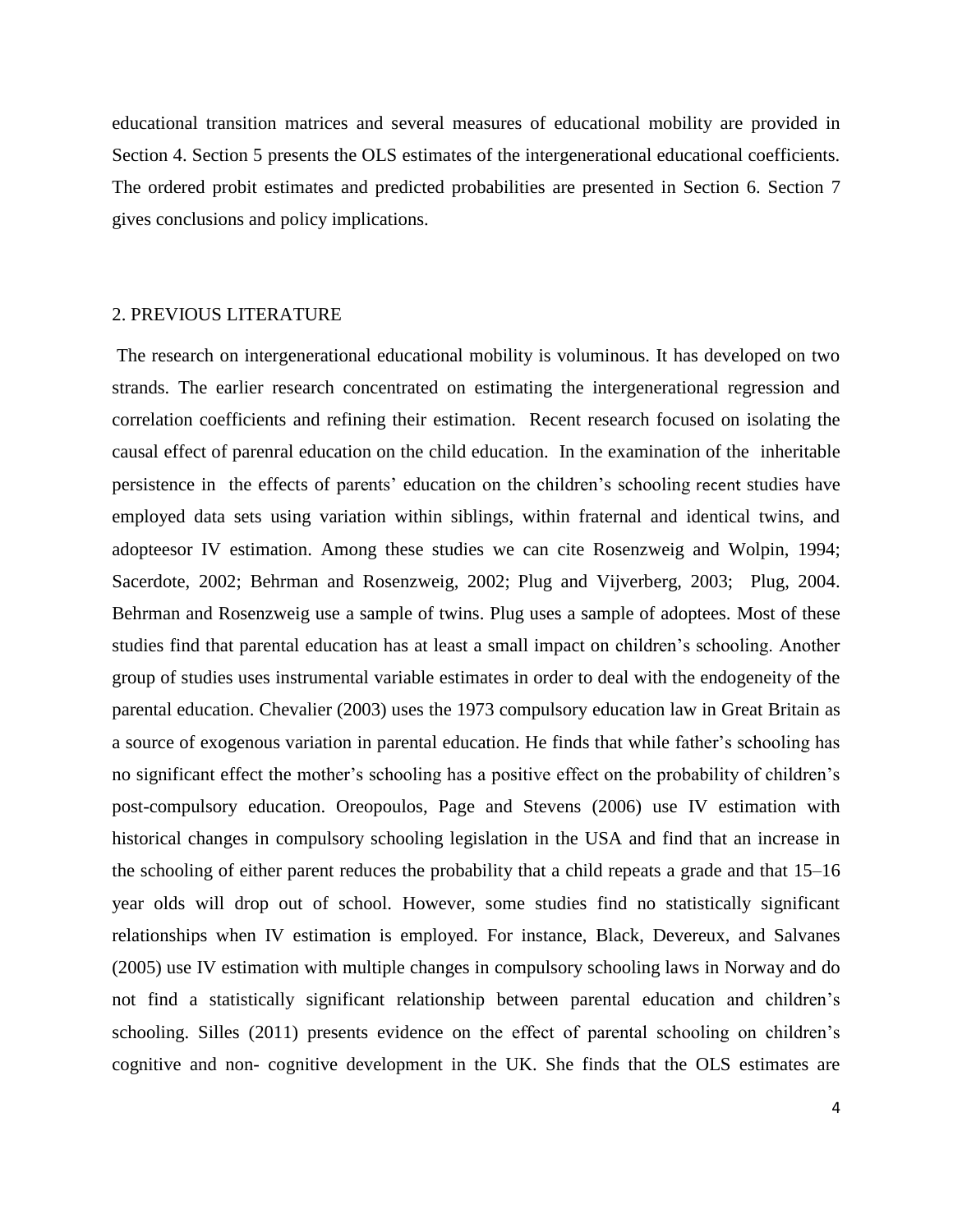positive and statistically significant. However when she employs exogenous increases in schooling induced by the schooling reform of 1947 in the UK the statistically significant relationship disappears.

Hertz et al. (2007) examine the intergenerational transmission of education for 42 countries. Nimubona and Vencatachellum (2007) investigate the intergenerational educational mobility in South Africa and review the literature on educational correlations. They find that the cross section estimates of black intergenerational education mobility do not differ from those obtained by using pseudo-panel data, which control for unobserved community effects. Their results indicate that intergenerational education mobility of whites is higher than that of blacks. Further among the blacks females have higher intergenerational education mobility than males and the poor have the lowest intergenerational educational mobility.

Daouli et al. (2010) investigate the intergenerational educational mobility in Greece for daughters using conventional methods of transition matrices and intergenerational educational coefficients as well as probit model estimates. Their results indicate substantial intergenerational educational mobility in Greece.

# 3. EDUCATIONAL SYSTEM IN TURKEY AND THE DATA

Since the establishment of the Republic of Turkey in 1923 education of the population received great attention and was free of tuition or fees at all levels. In the early 1960's there was a major attempt to expand coverage. Until 1997 the educational system consisted of primary school of five years, middle school of three years, high school of three years and tertiary levels of schooling. Five years of primary schooling was the only compulsory level of schooling until 1997. High schools encompass general, vocational and technical high schools. In 1997 there was a major educational reform which extended the compulsory education from five to eight years covering middle school. This affected pupils born after 1987. In the following period high schools are extended from three years to four years. Tertiary education takes place at the universities with two or four or more years of programs. The two year programs provide associate degrees and the four-six year programs provide bachelor's degrees. The number of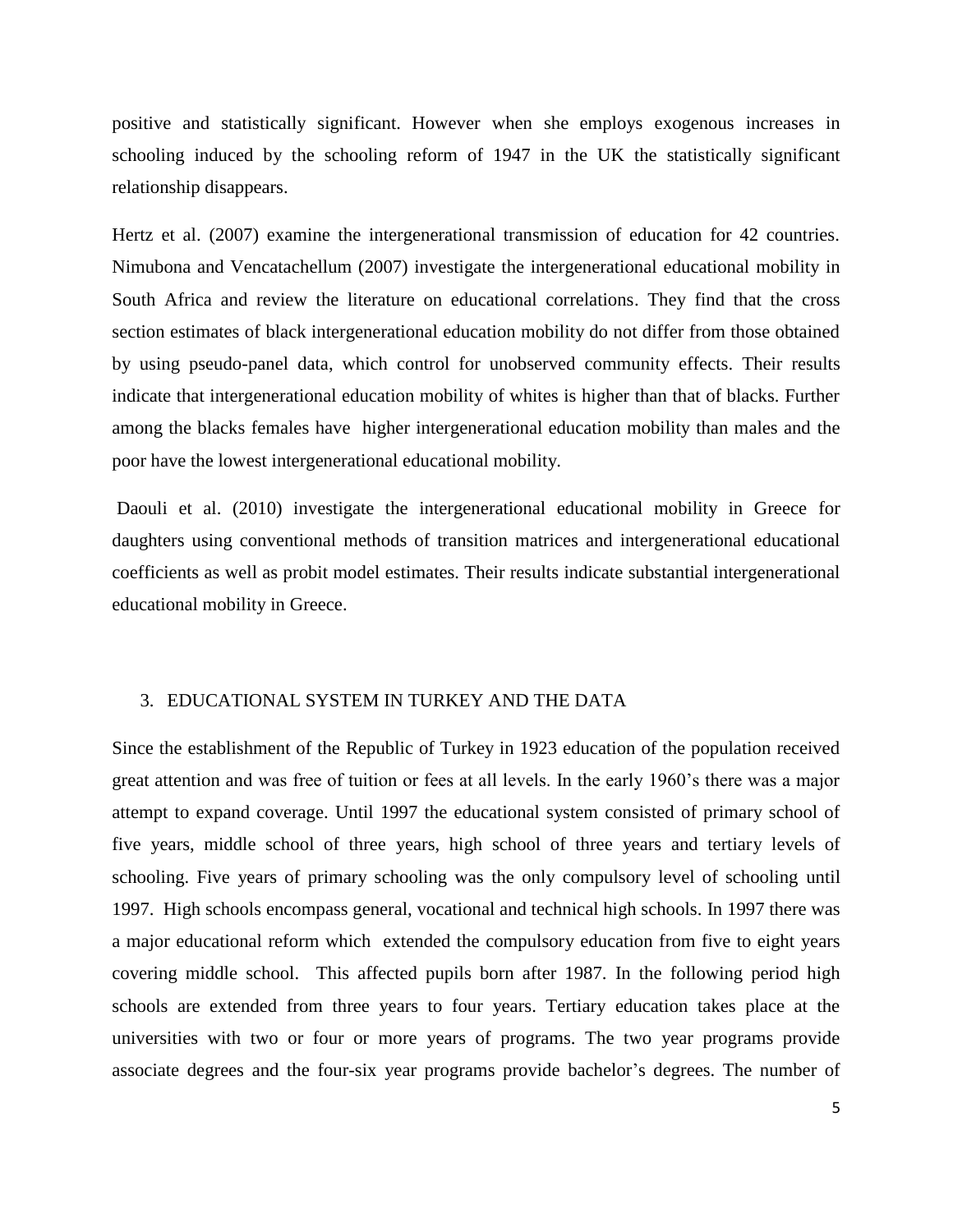universities has been increasing over time since the 1990's. Currently there are 165 universities all over the country.

There have been substantial improvements in the educational attainments over time. Adult literacy rate increased from 17 percent in 1960 to 75 percent for females and 93 percent for males in 1998 (World Bank, 2000/2001). 39 percent of the labor force is graduate of primary school of five years. During the 2010-2011 academic year the enrollment ratio at the primary level was 99% for both boys and girls and at the high school level it was 72% for boys and 66% for girls.

Tertiary gross enrollment ratio increased from three percent in 1960 to 16 percent in 1993 (World Bank 1984, 1997). During the 2009-2010 academic year the enrollment ratio was 31% for men and 30% percent for women.

The data used in this study comes from the Adult Education Survey conducted in 2007 by the Statistical Institute of Turkey (TURKSTAT). Two stage, stratified, systematic, cluster sampling method is used in sampling design. Classification of Statistical Regional Units and Rural-Urban strata are used as external stratification criterion. Locations with population over 20,000 are defined as urban and locations with population 20,000 or less are defined as rural locations. The survey includes rich information about formal education, informal education, lifelong learning, fields of education and training, conditions that prevent participation in education, computer usage and foreign language skills, cultural activities as well as employment situation and income of the individual. The survey contains information on parental education of all surveyed individuals through the recall of children. This allows identification of the parental education even if the parents and children are not co-resident There are a total of 39,478 individuals interviewed in 17,501 households. In these households only the individuals 18 years old and over are interviewed face to face. Proxy answers were not allowed. It was possible to distinguish six cohorts representing age groups 18-24, 25-34, 45-54, 55-64 and 65+.

Table 1 shows the distribution of the highest degree completed by cohort for children.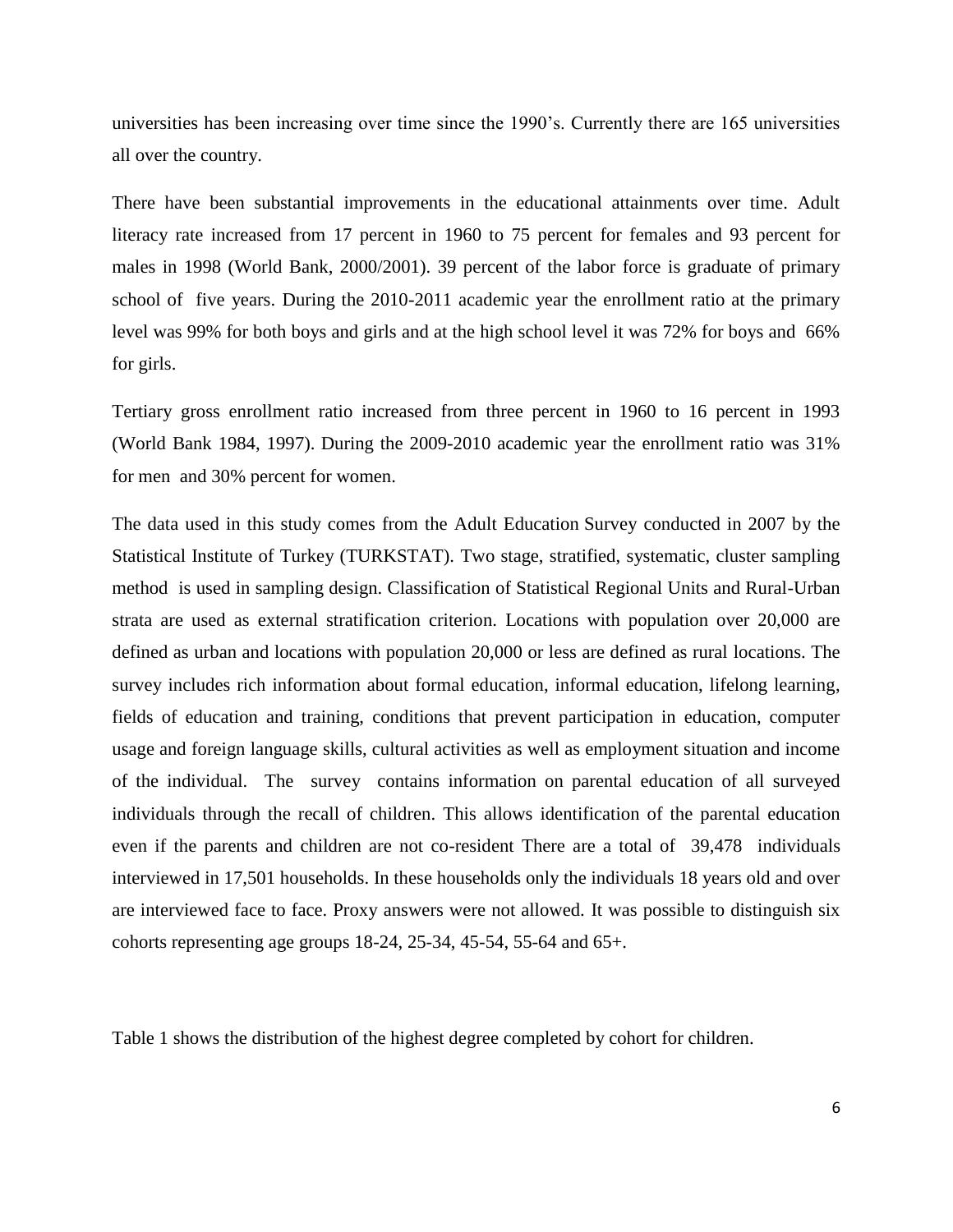As can be observed the youngest cohort of individuals (18-24 group) attained the highest levels of education. The oldest cohort (65 and over) have the lowest levels of education. This indicates substantial improvement over time in educational attainments. Table 2 gives the distribution of the highest degree completed by the mothers by cohort. For the cohort of 65 and over the average years of schooling for the mothers is very low. Substantial improvement over time in mothers educational attainment is observed. Table 3 gives the distribution of the highest degree completed by the fathers by cohort. Fathers educational attainment is higher than that of mothersfor all cohorts. Again the table indicates substantial improvement over time in the educational attainment of the fathers.

#### 4. EDUCATIONAL TRANSITION MATRICES

Markov educational transition matrices and several mobility measures are presented in this section. For this purpose four educational categories are distinguished. These are primary or less, middle school, high school and university. Primary or less includes illiterates, literates but not graduate of any school and primary school graduates. Parents' generation represents time period t and the children's generation represents time period t+1. We let  $p_{ii}$  show the probability that the educational outcome i in t moves to educational outcome j in t+1. P denotes the  $4x4$  matrix with elements  $p_{ij}$ . The transition matrix is estimated for the total sample covering the period before and including 1942 and 2007. Overall the estimated Markov educational transition matrix indicates substantial stagnation.

There are three mobility indicators used to measure the overall level of mobility. The first is the Prais (1955) and Shorrocks (1978) mobility index denoted by M(PS). It is defined as M(PS)=  $(1/(n-1)(n-tr(P))$  where n is the number of educational outcomes, P is the observed transition matrix and tr(P) is its trace. M(PS) takes values between zero and one. The value of one implies perfect mobility and the value of zero implies perfect immobility. Checchi et al. (1999) and Douboli et al. (2010) provide further information on this index. The second indicator is the upward and the third is the downward mobility indicators. The upward mobility indicator is the arithmetic average of the entries below the main diagonal of the P matrix. The downward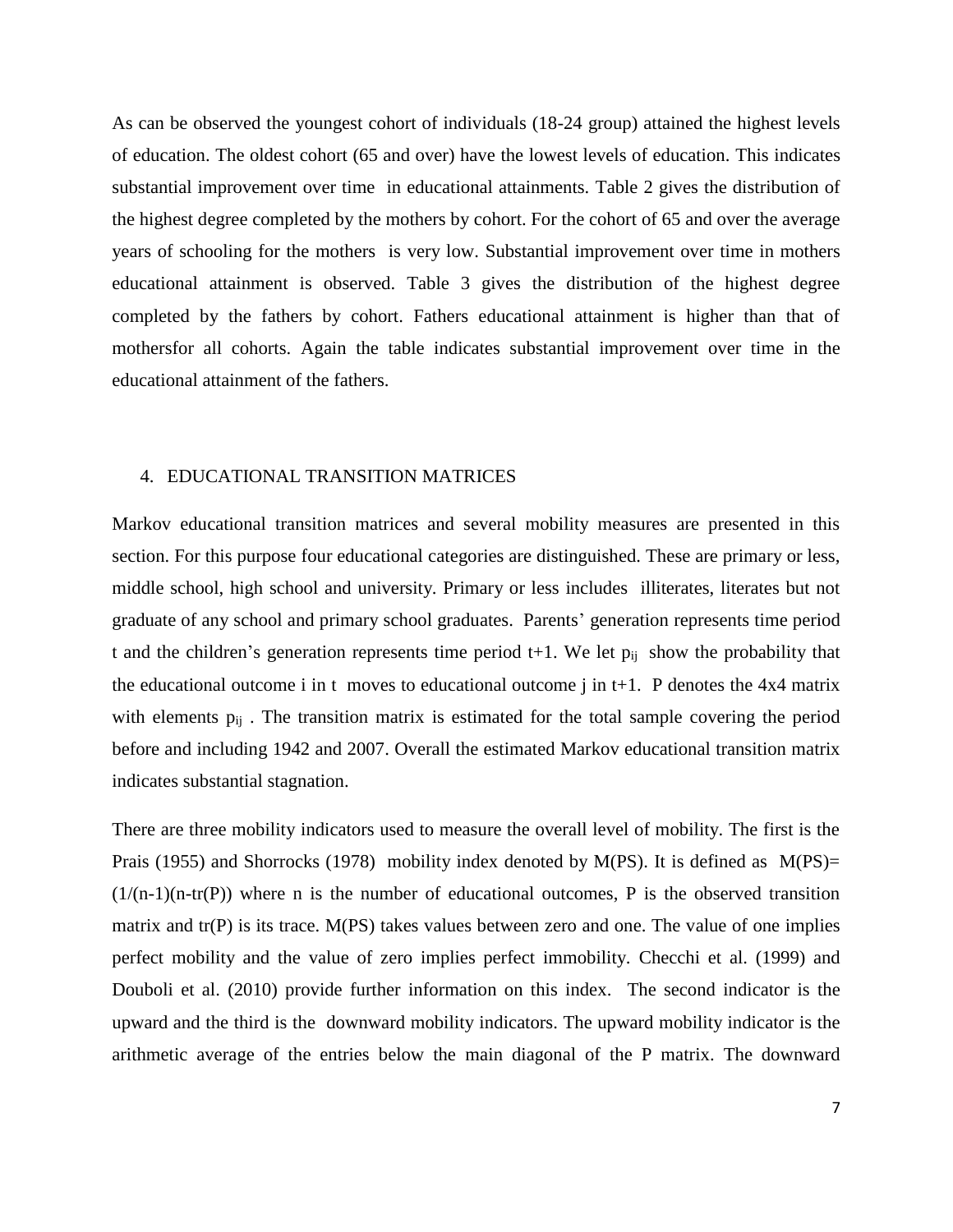mobility indicator is the arithmetic average of the entries above the main diagonal of the P matrix. The arithmetic average of the entries on the main diagonal of the P matrix gives the immobility ratio. Heineck and Riphahn (2007) and Douboli et al. (2010) provide further information on this index. The third indicator is the relative opportunities mobility indicator which is discussed by Bauer and Riphahn (2007). It shows "the extent to which the observed educational attainment of children are equally distributed across all parental backgrounds" (Douboli et al., 2010). These Mobility Indicators are presented below.

- 1) Prais-Shorrocks (Checchi et al. 1999)  $PS=(1/(n-1) (n-tr(P))$  n = number of states. P is the transition matrix. Tr shows trace. 0 is perfect immobility, 1 is perfect mobility. PS=0.0846 in Turkey, in Greecefor daughters PS= 0.663 to 0.870 (Douboli et al., 2010).This indicates high immobility for Turkey.
- 2) Immobility Index (Heineck and Riphanh, 2007; Douboli et al., 2010). IMI=Arithmetic Average of the tr (P). IMI=  $0.4088$  in Turkey, in Greecefor daughters =  $0.342$  (Douboli et al., 2010).
- 3) Upward mobility Index: Arithmetic average of the entries below the main diagonal of P. UMI= 0.1995 in Turkey, in Greece for daughters =0.215-0.312 (Douboli et al., 2010).
- 4) Downward Mobility Index: Arithmetic Average of the entries above the main diagonal of P. DMI= 0.1239 in Turkey, in Greecefor daughters = 0.117-0.048 (Douboli et al., 2010).
- 5. INTERGENERATIONAL EDUCATIONAL COEFFICIENTS

Table 5 shows the intergenerational educational coefficient. It is the coefficient of the parent's education in the following equation:

 $CE_i = a + b PE_i + E_i$ 

CE: Child education.

PE: Mother education or father education.

E: Error term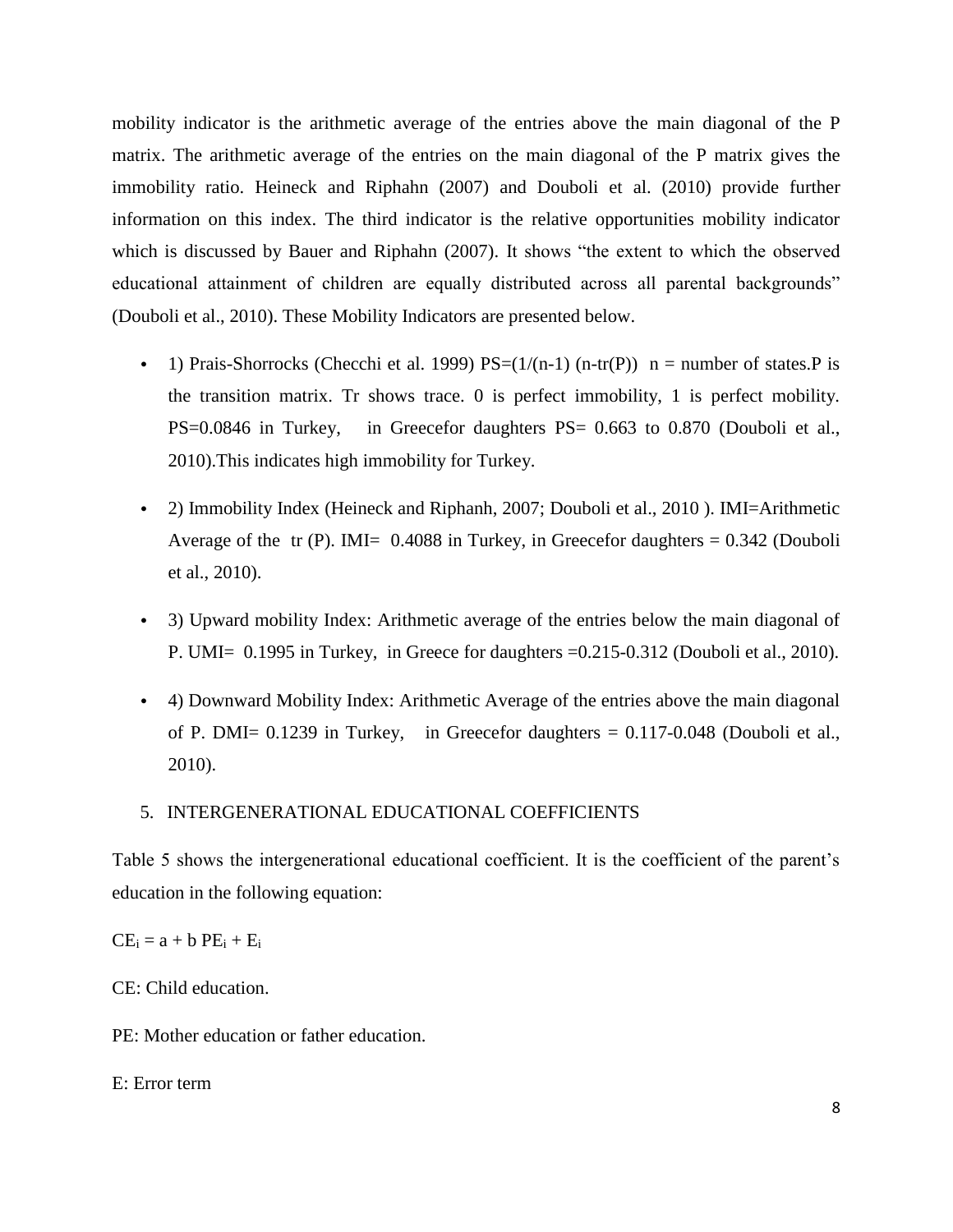A high value of b implies low intergenerational educational mobility and a low value of b implies high intergenerational mobility. A negative value of b implies educational attainment converges over time.

This equation is estimated for each cohort by OLS methodand presented in Table 5.

The estimates in columns 2 and 4 include controls for the gender of the child and region of residence as rural and urban.

There are three observations to note in Table 5.

1) Children's educational attainment is positively affected by parental education as it is also shown by Belzil and Hansen (2003) and Cameron and Heckman (1998). The intergenerational educational coefficient of the mothers seem somewhat larger in magnitude than that of the fathers.

2) The intergenerational educational coefficients of both the mothers and the fathers decrease over the cohorts.This implies intergenerational educational mobility has increased significantly for the younger generations of children.

3) In general the intergenerational educational coefficients are smaller when the equations include controls for gender and region.

We can show that:

$$
b = r \left( \sigma_c / \sigma_f \right)
$$

Thus, the parameter b takes the ratio of standard deviations of the children to that of parents into account. Therefore, the change of inequality in educational outcomesover time between the two generations appears in the parameter b.

A decreasing b across the cohorts may be interpreted as an increase in educational mobility. However, it may be due to a reduction in the ( $\sigma_c/\sigma_f$ ) over the cohorts.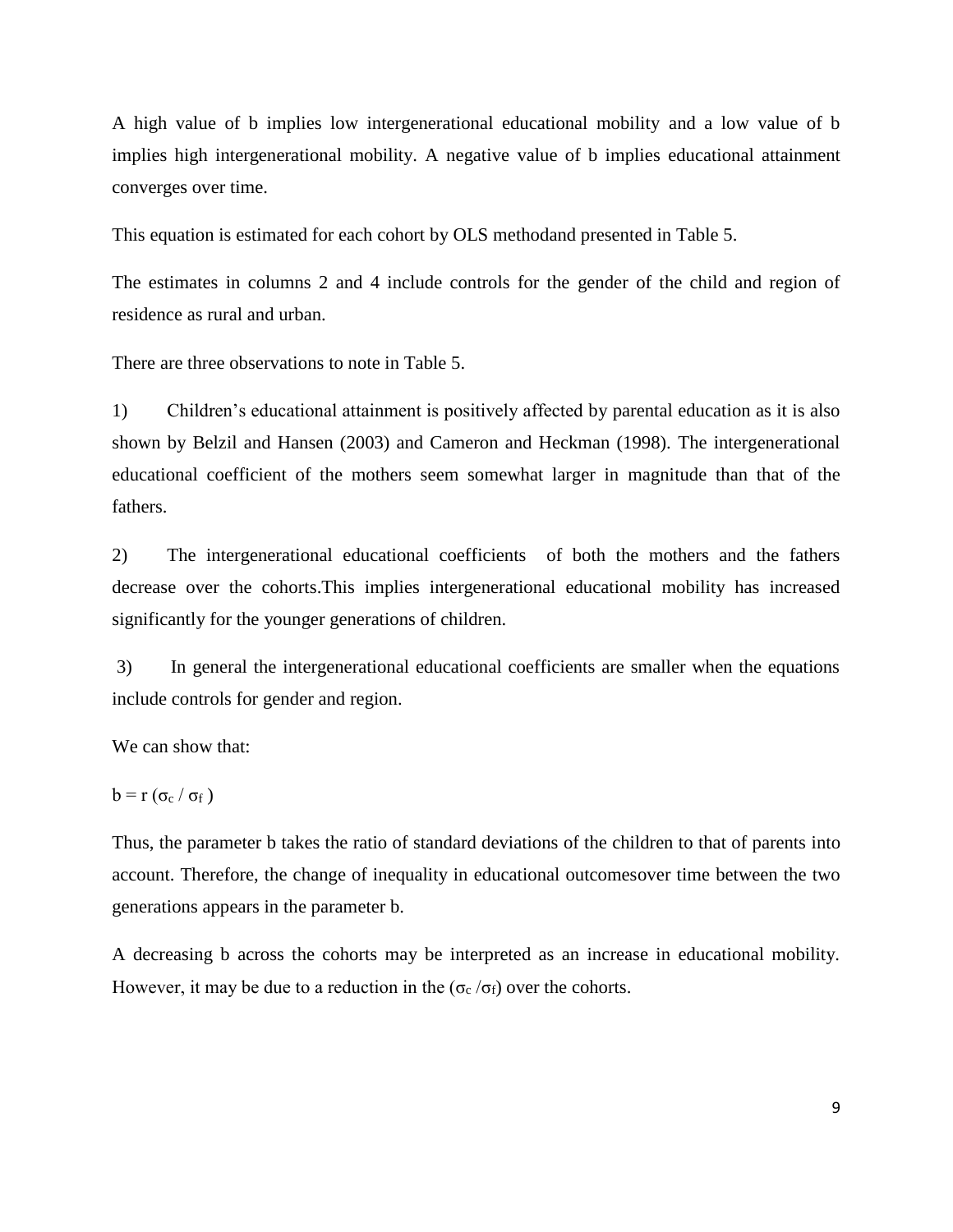Table 4 gives the standard deviations of the educational level of the children, mothers and fathers and their ratios. The ratio of the standard deviation of the children's education to that of their mother's and father's decreases over the cohorts.

Since the ratio of standard deviations decreased through time in Turkey,the parameter estimate of b includes the effect of the educational expansion over time. Therefore, I also estimated the correlation coefficient between parent and child education. Checci et al. (2008) shows that b is arelative measure of intergenerational mobility while the correlation coefficient is an absolute measure of intergenerational mobility. Hertz et al. (2007) show that the evolution of b and the correlation coefficient could differ over time which is what I find in this study also..

Table 6 shows the intergenerational educational Correlation Coefficient estimated from the following equation:

 $(CE_i / \sigma_c) = a + r (PE_i / \sigma_f) + E_i$ 

Here the CE and PE are divided by their respective standard errors. The coefficient r is the correlation coefficient of the children's and parents' education. There is no discernible pattern to the correlation coefficient over time as it is observed in Table 6 This the results in the table indicate no improvement over time in educational mobility in Turkey.

Table 7 shows the Intergenerational Educational Coefficient for mother by educational background. The sample is divided into two according to mother having primary school education or less and higher than primary school. The coefficients for the group of mothers' education is primary or less are higher than for the group of mothers' education post primary. This indicates higher educational persistence for the group of less educated mothers than for the better educated mothers.

Table 8 shows the intergenerational educational coefficient when the sample is divided according to fathers education being primary or less and above primary. The coefficients for father primary or less are larger than the coefficients for father post primary indicating higher educational persistence for the group of less educated fathers than for the better educated fathers..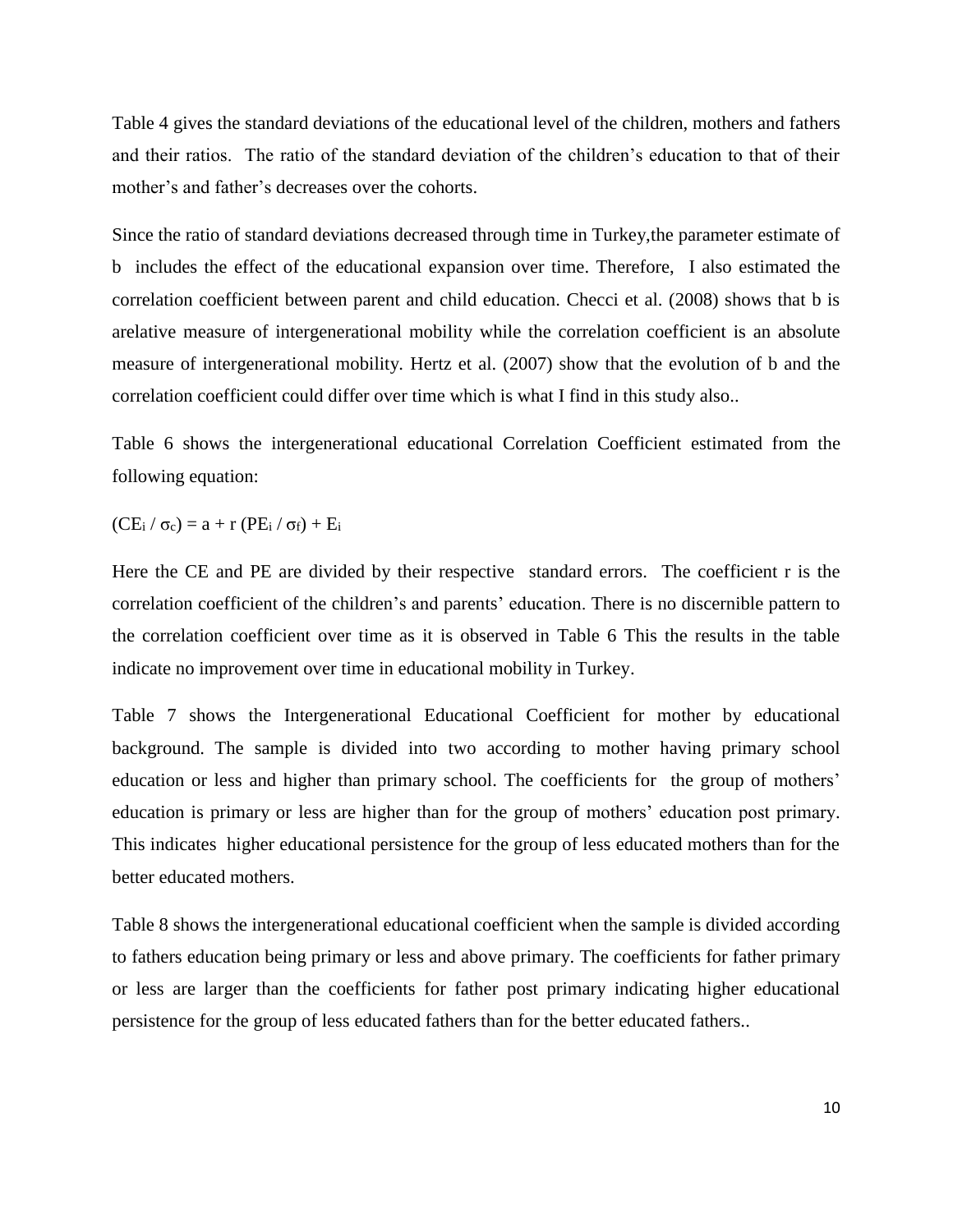Tables 7 and 8 imply that there is a stronger relationship between child and parent education when the parent educational background is poor. This result implies that the policy makers should concentrate on helping children with poor parental educational backgrounds.

Table 9 shows the intergenerational educational coefficient by alternative definitions of educational background. The two alternatives used are the average parental schooling and the education level of the parent with the highest education. The coefficients are larger when average parental schooling is used. In both cases the coefficients decline overtime smoothly indicating an increase in the educational mobility over time in Turkey.

Figure 1 shows the expected number of years of education by birth cohort for the levels of father education completed. This figure indicates a persistent gap between individuals and their fathers schooling. Only individuals with tertiary educated father constantly achieve close to 14 years of schooling. Children from the disadvantaged group of fathers who are not a graduate of any school have about 4 years of schooling. However, their schooling attainment is increasing over time.

## 6. ORDERED PROBIT MODEL ESTIMATES

Table 11 presents the estimates of an ordered probit model for the completed education levels categorized into four levels as primary or less, middle school, high school and university education. Primary is taken as the reference category. The model is estimated separately for each birth cohort. Gender takes a value of one for male individuals. Urban takes a value of one for individuals located in urban areas. All of the coefficient estimates are statistically significant.

The parental education background is represented by the highest completed level of education by the father. Father's education is an important determinant of an individual's education. Father primary or less has the lowest impact and the father university has the highest impact on the individual's education. At all education levels the effect of father's education declines over time indicating increased educational mobility.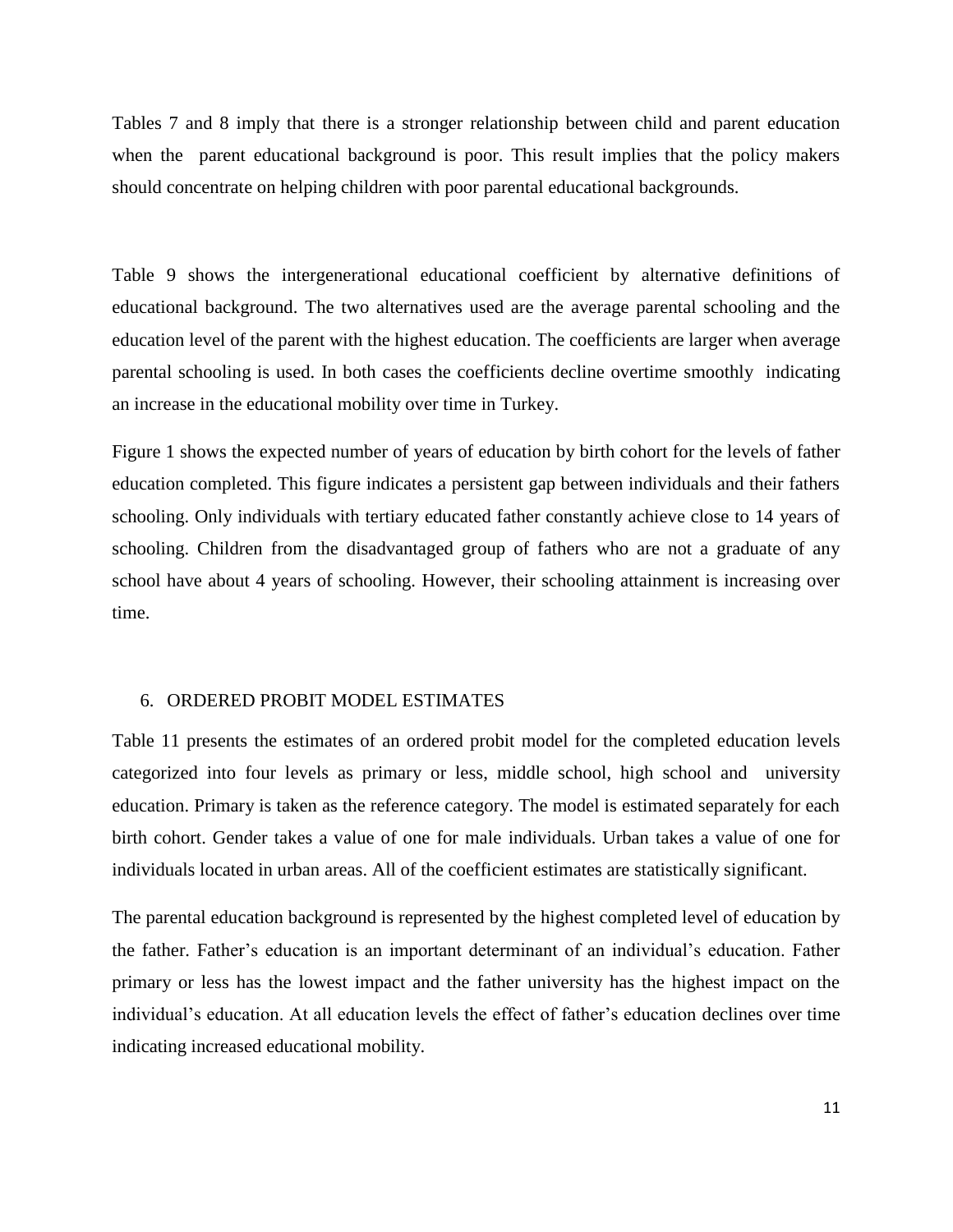The effect of being male on educational attainment is positive, statistically significant and declines over time. This implies that the gender gap in education has declined significantly over time.

The effect of living in an urban location on educational attainment is positive, statistically significant and declines over time. This implies that the rural-urban gap in educational attainment declined over time.

## 6.1. PREDICTED PROBABILITIES

The ordered probit estimates can be used to compute the predicted probability of completing a level of schooling, say university for an individual, born in cohort say 18-24, with father's education say primary or less. This probability describes the educational opportunity of the individual. It is the probability of completing university level education.

We now show the probability of achieving a given level of education for individuals of different father educational background for each birth cohort. These are shown in Figure 2

The figures consider the predicted probabilities of high school and university level education completion. The figures show the predicted probabilities and the 90% confidence intervals. The confidence intervals are shown with dotted lines. The lines with triangular markers in pink represent the probability of attaining university degree. The lines with square markers in blue represent the probability of attaining high school degree.

The likelihood of completing high school increases across cohorts in all of the four figures which correspond to different father's educational level. In all cases there is greater dispersion in completing the university education than completing the high school education. For the youngest cohort of 18-24 the probability of attaining university education falls probably because this age group is too young yet for university graduation.

Only the individuals whose fathers completed university have the highest probability of completing university of about 70% in the middle cohorts.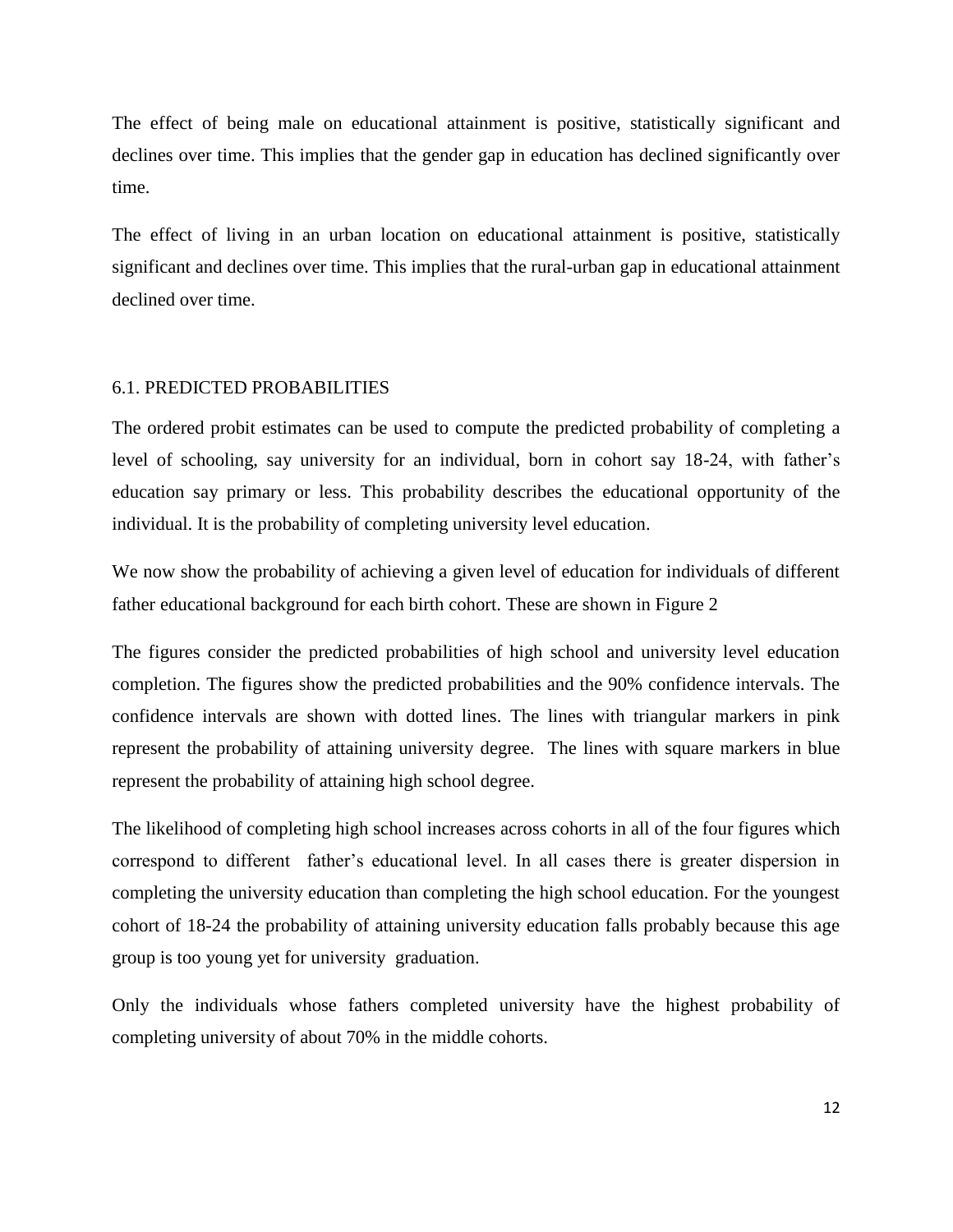Only for the individuals whose father is illiterate or primary school graduate, the probability of attaining university degree is lower than the probability of attaining high school degree. In this case the probability of attaining university degree is about 5 %.

The probability of attaining a university degree declines as the father's completed schooling level declines. The probability of attaining a university degree is around 70-80% for those whose fathers have a university degree. This probability goes down to around 45% for those whose fathers have a high school degree. The same probability goes down to 30% for those whose fathers have a middle school degree. It is only 5% for those whose fathers are illiterate or primary school graduate.

# 6.2. PREDICTED PROBABILITIES FOR URBAN MEN AND WOMEN

The next set of four figures give the predicted probabilities for urban men. The following next set of four figures give the predicted probabilities for urban women. Each of the four figures correspond to different level of education for the father. The general shapes of the predicted probabilities for university and high school degrees are similar for men and women. The only difference is that at all levels men's predicted probabilities are higher than that of the women's predicted probabilities.

#### 7. CONCLUSIONS

This paper which investigates intergenerational educational mobility over time is the first study in Turkey.Previous studies such as Tansel (2002) addressed this topic for one point in time while the current study provides a perspective over the (at least) last 65 years. For this purpose I use the Adult Education Survey of 2007. This survey provides information on parent education through recall of the children. This identifies parent education even if the parents and children are not co-resident. I estimate the educational transition matrix, mobility indicators, intergenerational educational coefficients and intergenerational educational correlation coefficients by regression analysis. Further ordered probit models of completed education are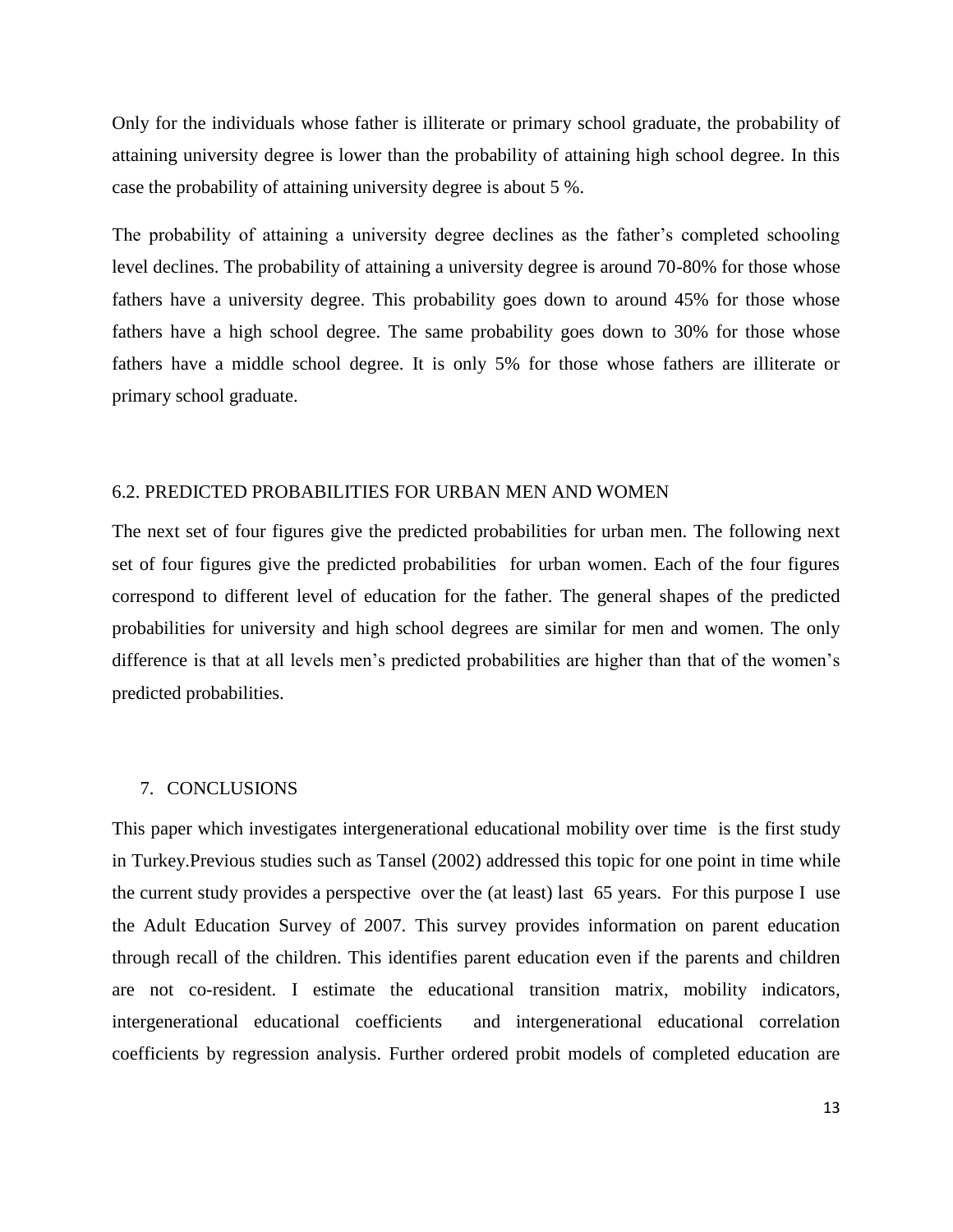estimated allowing computation of predicted probabilities which describe the educational opportunities across cohorts for different parental educational backgrounds.

The educational attainment of individuals seem somewhat more strongly related to their mother's education than to their father's education. In some cases the mother's and father's educational coefficients are similar in magnitude.

The results show that the intergenerational educational coefficient has declined over time indicating increased educational mobility and improved educational opportunity recently in Turkey.This result is true when regression coefficient is used. The pattern in evolution over time is less clear when correlation coefficient is used. However the association between parent and child education is still strong. In particular, the parent child educational relationship are found to be stronger when parents have poor educational background such as primary education or less compared to post primary educational background. This strong association at poor educational background levels imply that educational policy should in particular target group of children with low parental education levels.

The chances of attaining university degree is higher than the chances of completing high school at all levels of fathers educational background except the education level primary or less for the father.The probability of attaining university degree for a child increases as fathers' completed schooling level increases. The children born to fathers with primary or less education have only 5 percent probability of attaining a university degree while the children born to fathers with a university education have probability of 70-80 percent of completing university education.

One of the important results indicate that at all levels of fathers educational background, men's predicted probabilities of completing high school or the university education are substantially higher than that of the women's.

The results imply that educational policy should target children from low parental educational backgrounds as well as women overall.

Future research will compare earlier and later sub-periods in order to further identify the evolution of mobility over time. Estimations will be carried out separately for male and female children and mother father pairs in order to identify differences in any by gender.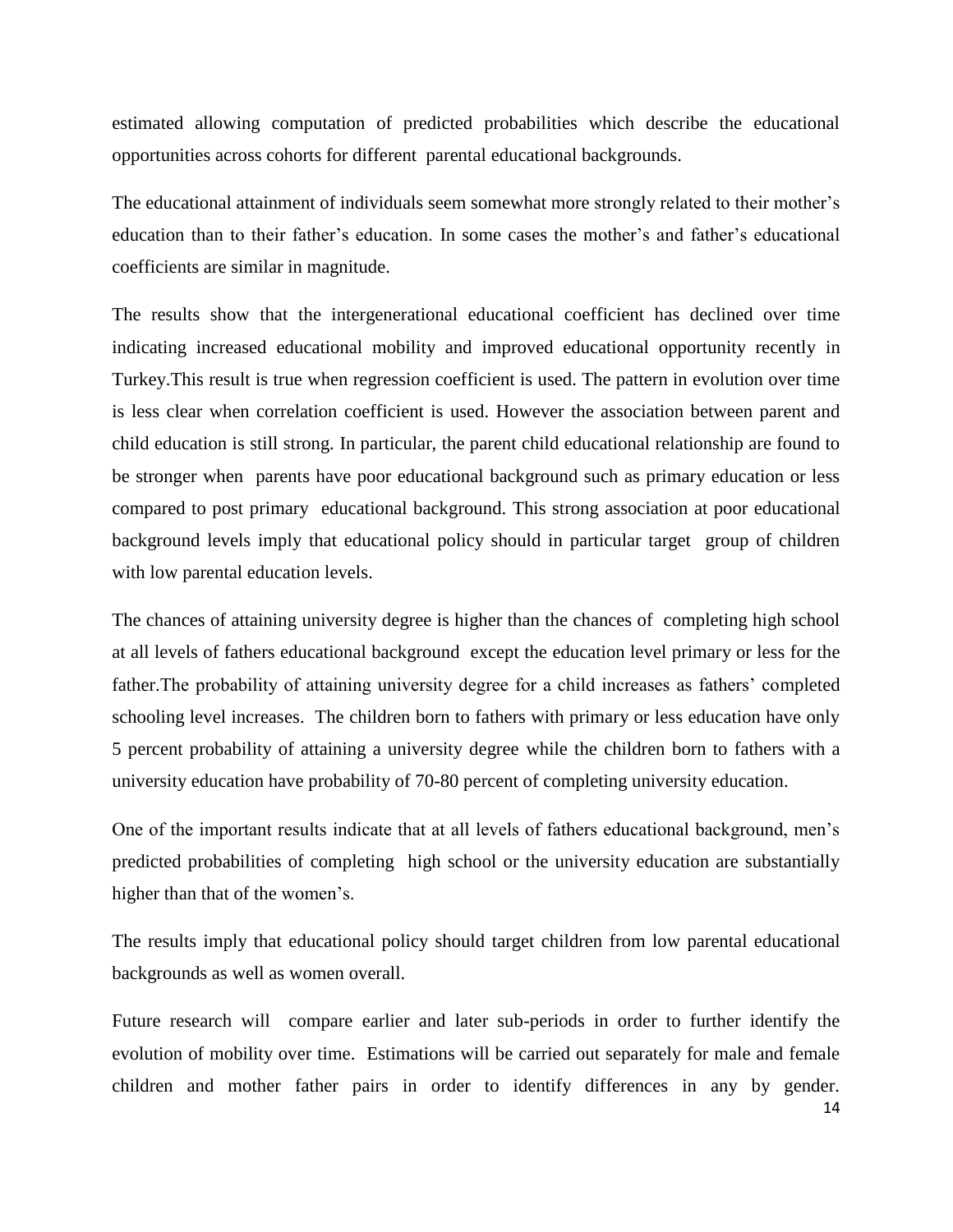Decompositions will be carried out in order to explicitly isolate the effect of educational expansion. Finally, different regions of Turkey will be studied to see if there are any regional differences in the educational mobility patterns.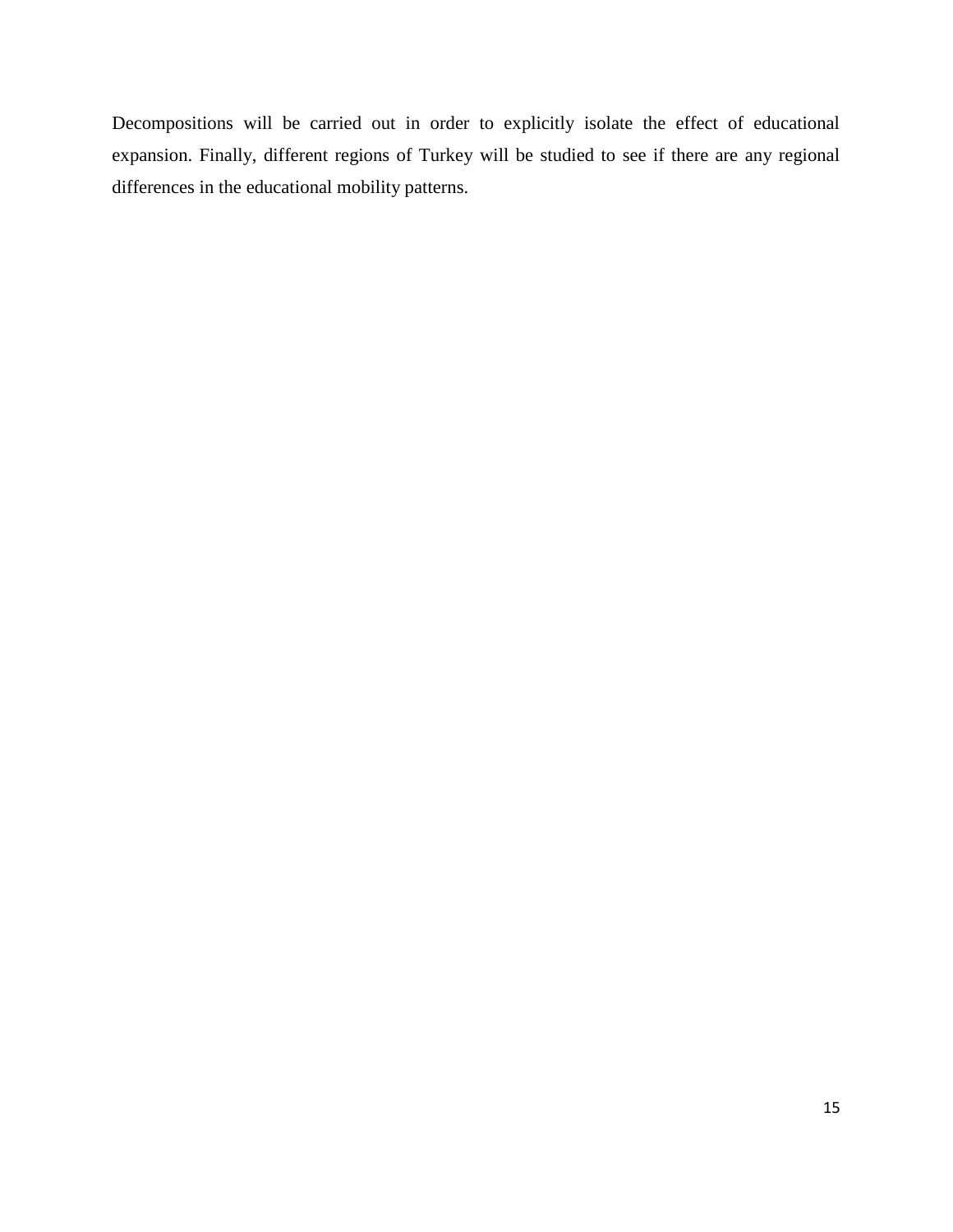## REFERENCES

- d'Addio, A.C. (2007) "Intergenerational Transmission of Disadvantage: Mobility or Immobility across Generations? A Review of the Evidence for OECD Countries", OECD Social, Employment and Migration Working Paper No: 52.
- Aydemir, A., W. H. Chen and M. Corak (2008) "Intergenerational Education Mobility among the Children of Canadian Immigrants", Bonn: Institute for the Study of Labor (IZA) Discussion Paper No: 3759.
- Bauer, Philipp and Regina T. Riphahn, (2007) "Heterogeneity in the Intergenerational Transmission of Educational Attainment: Evidence from Switzerland on Natives and Second Generation Immigrants", Journal of Population Economics 20(1), 121-148.
- Becker, G.S. (1988) "Family Economics and Macro Behaviors", The American Economic Review, 78: 1–13.
- Becker, S. G., and N. Tomes (1986) "Human Capital and the Rise and Fall of Families", Journal of Labor Economics, 4: S1–S39.
- Behrman J. (1997) "Mother's Schooling and Child Education: A Survey", University of Pennsylvania, Economics Department, Discussion Paper No: 025.
- Behrman, J., and M. Rosenzweig (2002) "Does Increasing Women's Schooling Raise the Schooling of the Next Generation? ", American Economic Review, 92(1): 323–334.
- Belzil, C., and J. Hansen (2003) "Structural Estimates of the Intergenerational Education Correlation", Journal of Applied Econometrics, 18(6): 679–696.
- Black S. E. and P. J. Devereux (2010) "Recent Developments in Intergenerational Mobility", National Bureau of Economic Research (NBER) Working Paper No: 15889. <http://www.nber.org/papers/w15889>
- Black, Sandra E., Paul J. Devereux, and Kjell G. Salvanes, (2005) "Why the Apple Doesn't Fall Far: Understanding Intergenerational Transmission of Human Capital", American Economic Review 95(1), 437-449
- Blanden, Jo, and Stephen Machin (2004) "Educational Inequality and the Expansion of UK Higher Education", Scottish Journal of Political Economy, 51(2), 230-249.
- Blanden, Jo, Paul Gregg, and Stephen Machin (2005) "Intergenerational Mobility in Europe and North America", A Report Supported by Sutton Trust, Centre for Economic Performance, London, mimeo.
- Cameron, S., and J. Heckman (1998) "Life Cycle Schooling and Dynamic Selection Bias: Models and Evidence for Five Cohorts of American Males", Journal of Political Economy, 106(2), 262–333.
- Causa, O., S. Dantan and Å. Johansson (2009)"Intergenerational Social Mobility in European OECD Countries", OECD Economics Department Working Paper No: 709.
- Checchi, D. and L. Flabbi (2006) "Intergenerational Mobility and Schooling Decisions in Italy and Germany: the Impact of Secondary School Tracks", Bonn: Institute for the Study of Labor (IZA) Discussion Paper No: 2348.
- Checchi, D., C. Fiorio, and M. Leonardi (2008) "Intergenerational Persistence in Educational Attainment in Italy", Bonn: Institute for the Study of Labor (IZA) Discussion Paper No: 3622.
- Checchi D., A, Ichino and A. Rustichini (1999) "More Equal But Less Mobile? Educational Financing and Intergenerational Mobility in Italy and in the US", Journal of Public Economics , 71, 351-393.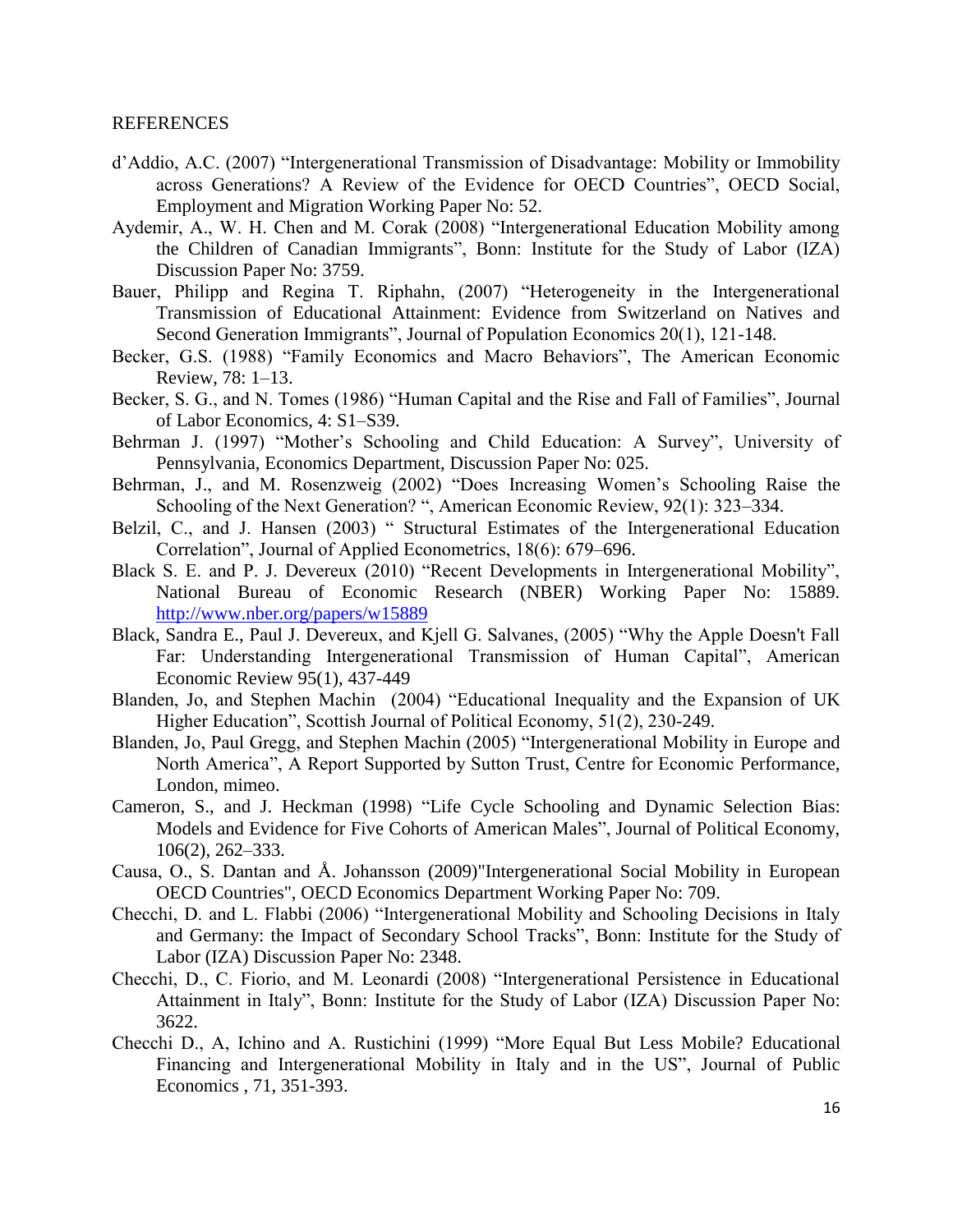- Chevalier, A. (2004) "Parental Education and Child's Education: A Natural Experiment", Institute for the Study of Labor (IZA) Discussion Paper No: 1153.
- Chevalier, A., K. Denny, and M. McMahon (2007) "A Multi-Country Study of Inter-generational Educational Mobility", In Education and inequality across Europe. Edward Elgar.
- Comi, S. (2004) "Intergenerational Mobility in Europe: Evidence from ECHP", Munich: CESIfo Conference on Schooling and Human Capital Formation in the Global Economy.
- Daouli, Joan, Michael Demoussis and Nicholas Giannokopoulos (2010) "Mothers Fathers and Daughters: Intergenerational Transmission of Education in Greece", Economics of Education Review, 29(1): 83-93.
- Di Paolo, Antonio (2011) "Parental Education and Familly Characteristics: Educational Opportunities Across Cohorts in Italy and Spain", Document de Treball, XREAP2010-5.
- Farré, L., R. Klein and F. Vella (2012) "Does Increasing Parents' Schooling Raise the Schooling of the Next Generation? Evidence Based on Conditional Second Moments", Oxford Bulletin of Economics and Statistics, Forthcoming.
- Ferreira, F., J. Gignoux and M. Aran (2009) " Inequality of Economic Opportunity in Turkey", Ankara: SPO-World Bank Welfare and Social Policy Working Paper No: 3.
- Ferreira, F. and J. Gignoux (2009) " Inequality of Opportunity for Education: The case of Turkey", Ankara: SPO-World Bank Welfare and Social Policy Working Paper No: 4.
- Education Reform Initiative (2009) " Inequality of Opprotunities in Education", İstanbul: Eğitim Reformu Girişimi.
- de Haan, M. (2008) "The Effect of Parents' Schooling on Child's Schooling A Nonparametric Bounds Analysis", Amsterdam: Tinbergen Institute Discussion Paper No: TI 2008-061/3.
- Haveman, R., and B. Wolfe (1995) "The Determinants of Children's Attainments: A Review of Methods and Findings", Journal of Economic Literature, 33: 1829–1878.
- Heineck, G. and R. T. Riphahn (2009) "Intergenerational Transmission of Educational Attainment in Germany - The Last Five Decades", Jahrbücher für Nationalökonomie und Statistik, 229(1): 36-60.
- Helmuth C., P. De Donder and P. Pestieau (2009) "Education and Social Mobility", CESifo Working Paper No: 2951.
- Holmlund, H., M. Lindahl, and E. Plug (2008) "Estimating the Intergenerational Schooling Effect: A Comparison of Methods", Bonn: Institute for the Study of Labor (IZA) Discussion Paper No: 3630.
- Holmlund, H., M. Lindahl, and E. Plug (2011) "The Causal Effect of Parents' Schooling on Children's Schooling: A Comparison of Estimation Methods," Journal of Economic Literature, 49(3): 615–651.
- Hertz, T., T. Jayasundera, P. Piraino, S. Selcuk, N. Smith, and A. Verashchagina (2008) " The Inheritance of Educational Inequality: International Comparisons and Fifty-Year Trends", Advances in Economic Analysis and Policy 7(2), 1775.1775.
- Iannelli, C. and L. Paterson (2005) "Does Education Promote Social Mobility?",CES Briefings No. 35, Edinburgh.
- Lauer, Charlotte (2003) "Family Background, Cohort and Education: A French-German Comparison Based on a Multivariate Ordered Probit Model of Educational Attainment", Labour Economics 10(2), 231-251.
- Lillard, L. A., & Willis, R. J. (1994) "Intergenerational Educational Mobility: Effects of Family and State in Malaysia", Journal of Human Resources, 29(4): 1126–1166.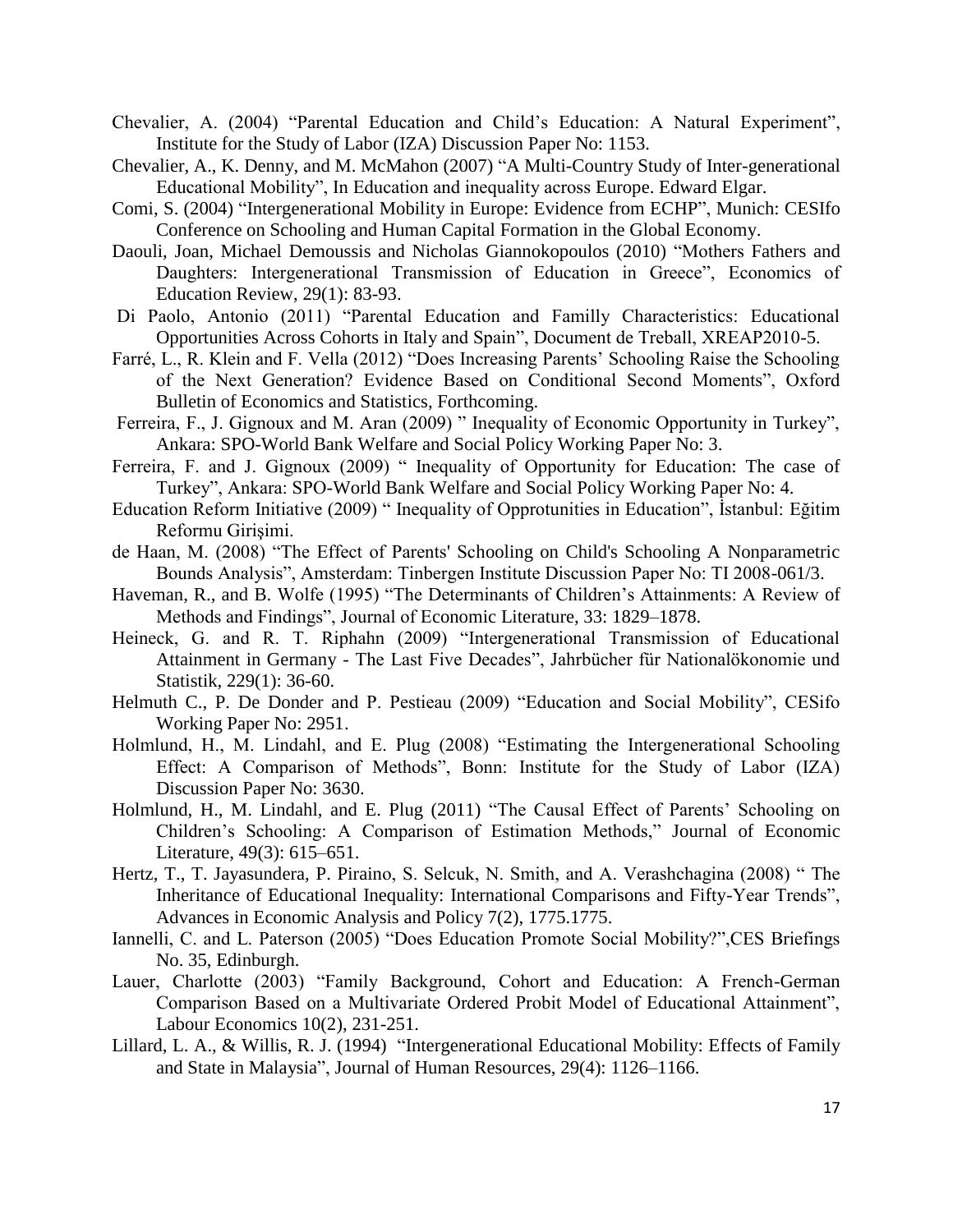- Machin, Stephen and Anna Vignoles (2004) "Educational Inequality: The Widening Socio-Economic Gap", Fiscal Studies 25(2), 107-128.
- Mejia, D. and M. St-Pierre (2008) "Unequal Opportunities and Human Capital Formation", Journal of Development Economics, 86(2), 395-413.
- Niknami, Susan (2010) "Intergenerational Transmission of Education among Immigrant Mothers and their Daughters in Sweden", Stockholm: The Stockholm University, Linnaeus Center for Integration Studies Working Paper No: 2010:10.
- Nimubona, A. D. and D. Vencatachellum (2007) "Intergenerational Education Mobility of Black and White South Africans", Journal of Population Economics, 20:149–182.
- Oreopoulos, Philip, Marianne E. Page, and Ann Huff Stevens (2006) "The Intergenerational Effects of Compulsory Schooling", Journal of Labor Economics, 24(4), 729-760.
- Oosterbeek, H. (1995) "Choosing the Optimum Mix of Duration and Effort in Education", Economics of Education Review, 14 (3) : 253-263.
- Paes de Barros, R., F. Ferreira, J. Molinas Vega and J. S. Chanduvi (2009) " Measuring Inequality of Opportunities in Latin America and the Caribbean", Washington, DC: Latin American Development Forum Series.
- Pascual, M. (2009) "Intergenerational Income Mobility: The Transmission of Socioeconomic Status in Spain", Journal of Policy Modeling, 31: 835–846.
- Pereira, P. T. (2010) Intergenerational Transmission of Education: An Alert to Empirical Implementation ", Bonn: Institute for the Study of Labor (IZA) Discussion Paper No: 5074.
- Plug, E. (2004) "Estimating the Effect of Mother's Schooling on Children's Education Using a Sample of Adoptees", American Economic Review, 94(1): 358-368.
- Plug, E., and W. Vijverberg (2003) " Schooling, Family Background, and Adoption: Is It Nature or Is It Nurture?", Journal of Political Economy, 111(3): 611–641.
- Prais, S. J. (1955) "Measuring Social Mobility", *Journal of the Royal Statistical Society, Series A*, 118, 56–66.
- Pronzato, C. (2012) "An Examination of Paternal and Maternal Intergenerational Transmission of Schooling", Journal of Population Economics, 25(2): 591-608.
- Rosenzweig, M., and K. Wolpin (1994) "Inequality among Young Adult Siblings, Public Assistance Programs, and Intergenerational Living Arrangements", Journal of Human Resources, 29(4): 1101–1125.
- Rumberger, R.W. (2010) "Education and the Reproduction of Economic Inequality in the United States: An Empirical Investigation", Economics of Education Review, 29(2): 246-254.
- Sapelli, C. (2009) "The Evolution of the Intergenerational Mobility of Education in Chile by Cohorts: Facts and Possible Causes", Santiago, Chile: Pontificia Universidad Catolica de Chile, Instituto de Economia Working Paper No: 348.
- Sacerdote, B. (2002) "The Nature and Nurture of Economic Outcomes", American Economic Review, 92(2), 344–348.
- Schuetz, Gabriela, Heinrich W. Ursprung, and Ludger Woessmann, (2005) "Education Policy and Equality of Opportunity", Munich: CESifo Working Paper No. 1518.
- Sen, Anindya and Anthony, Clemente (2010) "Intergenerational Correlations in Educational Attainment: Birth Order and Family Size Effects Using Canadian Data", Economics of Education Review, 29(1): 147-155.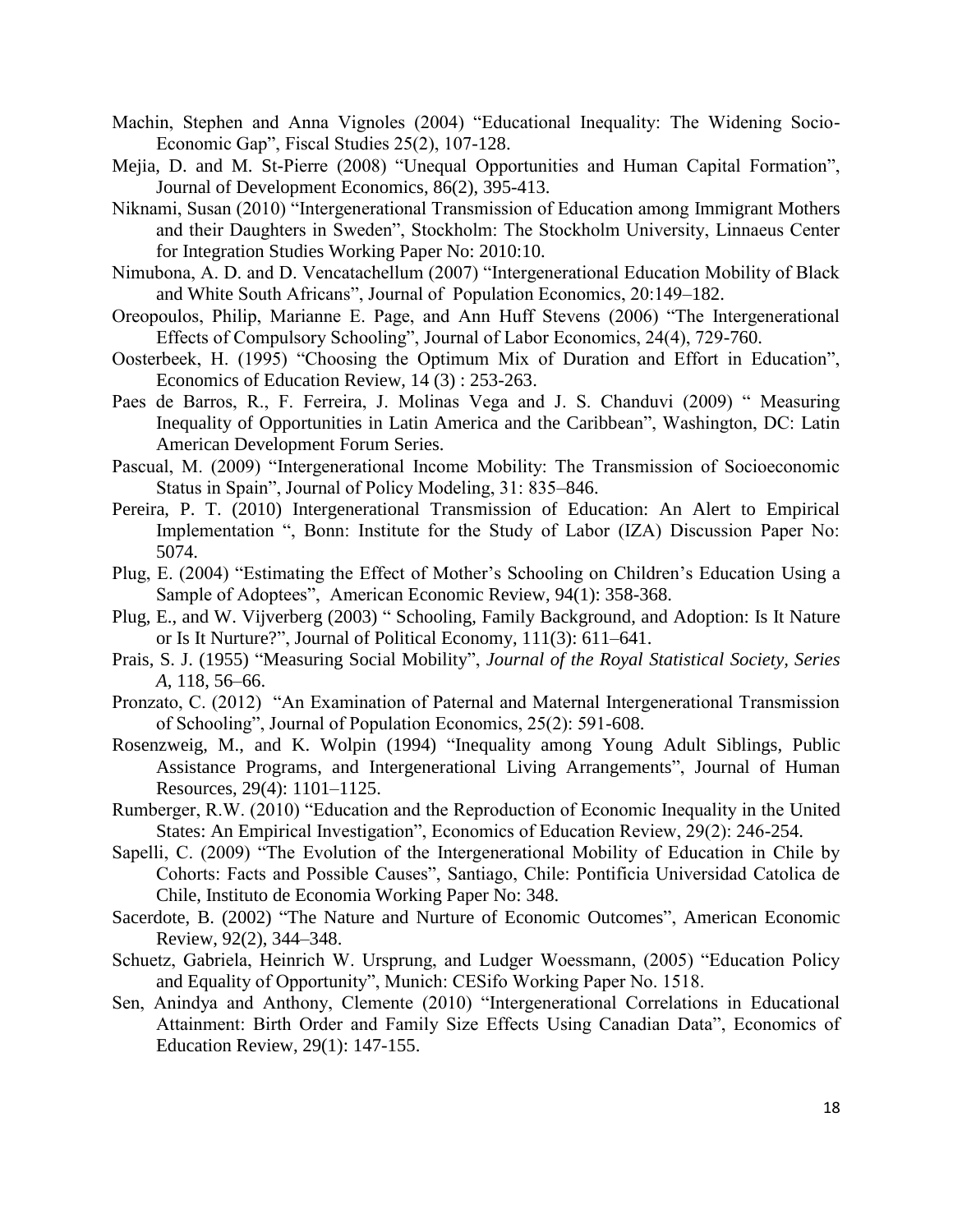- Schultz, T. Paul (2002) "Why Governments Should Invest More to Educate Girls",World Development, 30(2): 207–225.
- Shorrocks, A. F. (1978) "The Measurement of Mobility", Econometrica, 46: 1013–1024.
- Silles, Mary, A. (2011) " Intergenerational Effects of Parental Scchooling on the Cognitive and Non-Cognitive Development of Children", Economics of Education Review, 30(2): 258- 268.
- Solon, Gary (1999) "Intergenerational Mobility in the Labor Market", In Handbook of Labor Economics, Vol. 3, O. Ashenfelter and D. Card (editors). Amsterdam: Elsevier Science B.V.
- Tansel, Aysit (2002) "Determinants of School Attainment of Boys and Girls in Turkey: Individual, Household and Community Factors", Economics of Education Review, 21(5): 455-470.
- Woessmann, Ludger, (2004) "How Equal are Educational Opportunities? Family Background and Student Achievement in Europe and the United States", Munich: CESifo Working Paper No: 1162.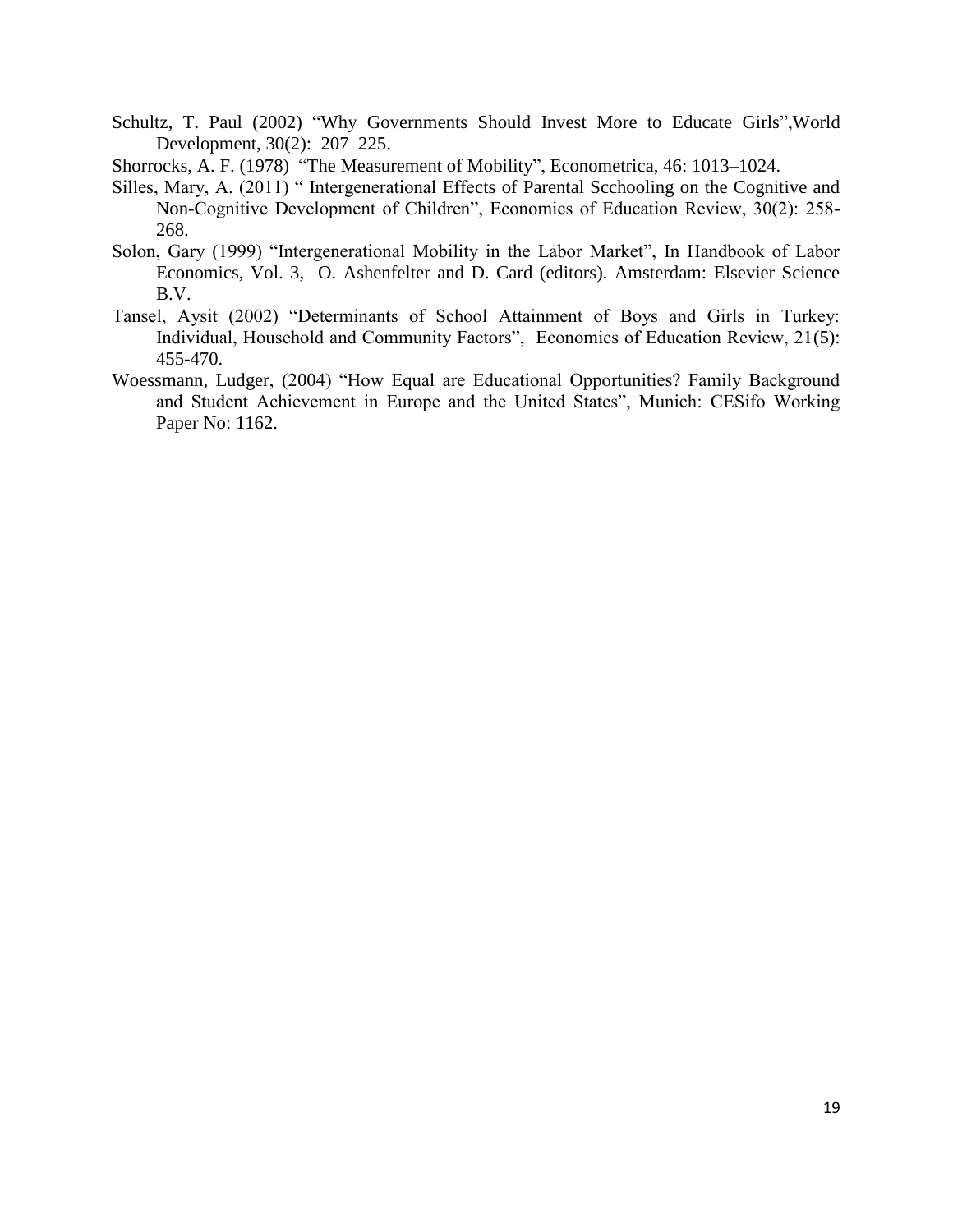| cohort    | illiterate<br>$(0 \text{ years})$ | literate<br>$(2 \text{ years})$ | primary<br>$(5 \text{ years})$ | middle<br>$(8 \text{ years})$ | high school<br>$(11 \text{ years})$ | university<br>$(15 \text{ years})$ | number of<br>observation | average<br>years of<br>education |
|-----------|-----------------------------------|---------------------------------|--------------------------------|-------------------------------|-------------------------------------|------------------------------------|--------------------------|----------------------------------|
| 18-24     | 4.0                               | 8.1                             | 17.9                           | 21.0                          | 41.0                                | 7.9                                | 5,867                    | 8.44                             |
| 25-34     | 4.5                               | 2.8                             | 44.1                           | 10.9                          | 23.2                                | 14.5                               | 9,615                    | 7.86                             |
| $35 - 44$ | 7.2                               | 4.4                             | 53.5                           | 10.6                          | 14.4                                | 9.9                                | 8,282                    | 6.69                             |
| $45 - 54$ | 12.4                              | 7.0                             | 51.4                           | 7.3                           | 13.0                                | 8.9                                | 6,908                    | 6.06                             |
| 55-64     | 22.7                              | 12.2                            | 45.1                           | 5.8                           | 7.0                                 | 7.1                                | 4,514                    | 4.8                              |
| $65+$     | 40.5                              | 19.3                            | 31.7                           | 2.7                           | 3.2                                 | 2.6                                | 4,292                    | 2.93                             |

Table 1: Highest Degree Completed by Cohort (Children, %)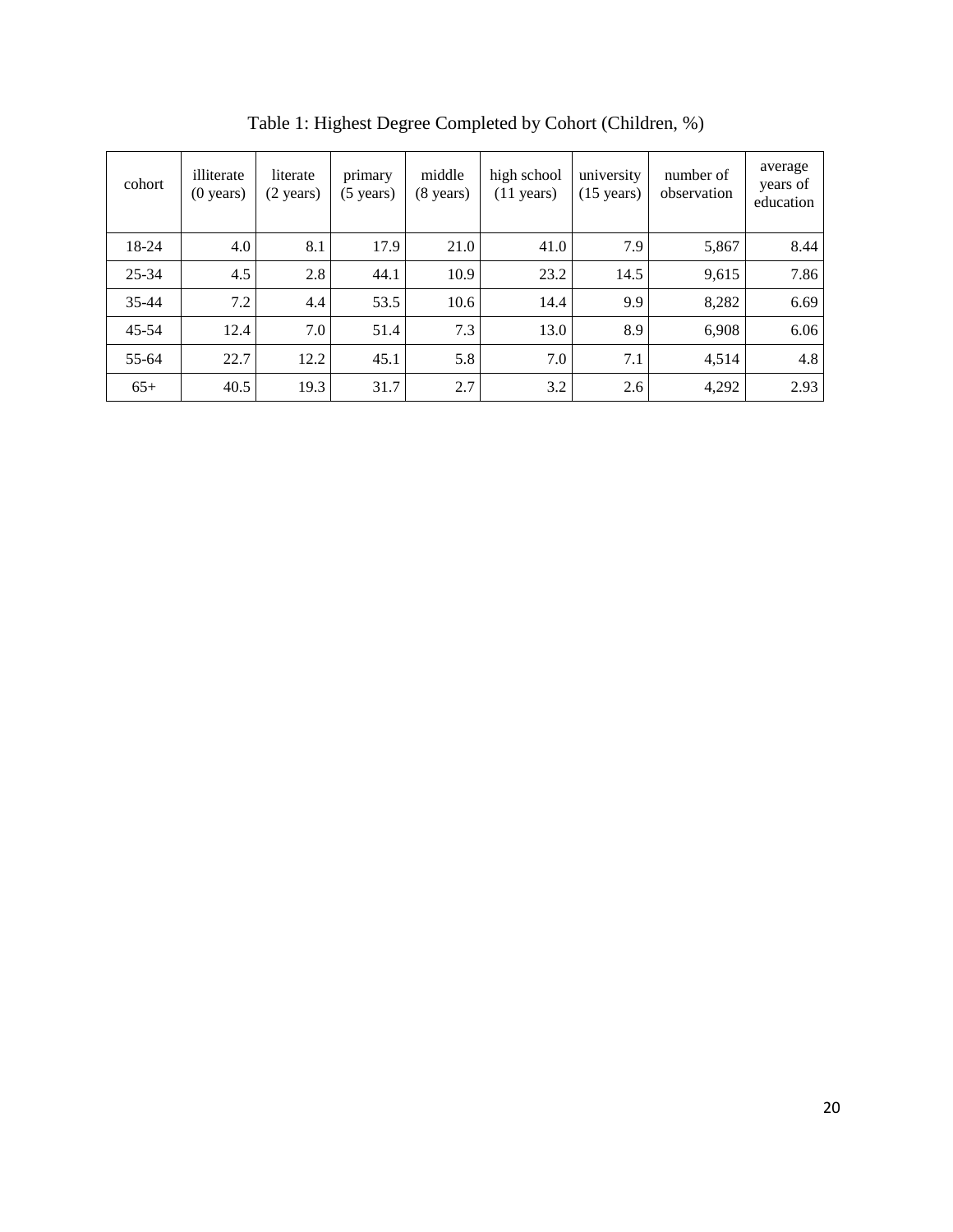| cohort    | unknown<br>$(0 \text{ years})$ | non-<br>graduate<br>$(1 \text{ years})$ | primary<br>$(5 \text{ years})$ | middle<br>$(8 \text{ years})$ | high school<br>$(11 \text{ years})$ | university<br>$(15 \text{ years})$ | number of<br>observation | average<br>years of<br>education |
|-----------|--------------------------------|-----------------------------------------|--------------------------------|-------------------------------|-------------------------------------|------------------------------------|--------------------------|----------------------------------|
| 18-24     | 0.1                            | 38.3                                    | 48.5                           | 5.0                           | 5.6                                 | 2.5                                | 5,867                    | 4.2                              |
| $25 - 34$ | 0.2                            | 48.5                                    | 43.9                           | 3.3                           | 2.8                                 | 1.4                                | 9,615                    | 3.46                             |
| $35 - 44$ | 0.3                            | 63.4                                    | 32.6                           | 1.8                           | 1.3                                 | 0.5                                | 8,282                    | 2.63                             |
| $45 - 54$ | 0.5                            | 71.0                                    | 25.6                           | 1.6                           | 1.0                                 | 0.3                                | 6,908                    | 2.27                             |
| 55-64     | 0.8                            | 80.4                                    | 16.5                           | 1.1                           | 1.0                                 | 0.2                                | 4,514                    | 1.86                             |
| $65+$     | 1.5                            | 90.5                                    | 6.7                            | 0.6                           | 0.5                                 | 0.1                                | 4,292                    | 1.36                             |

Table 2: Highest Degree Completed by Cohort (Mothers, %)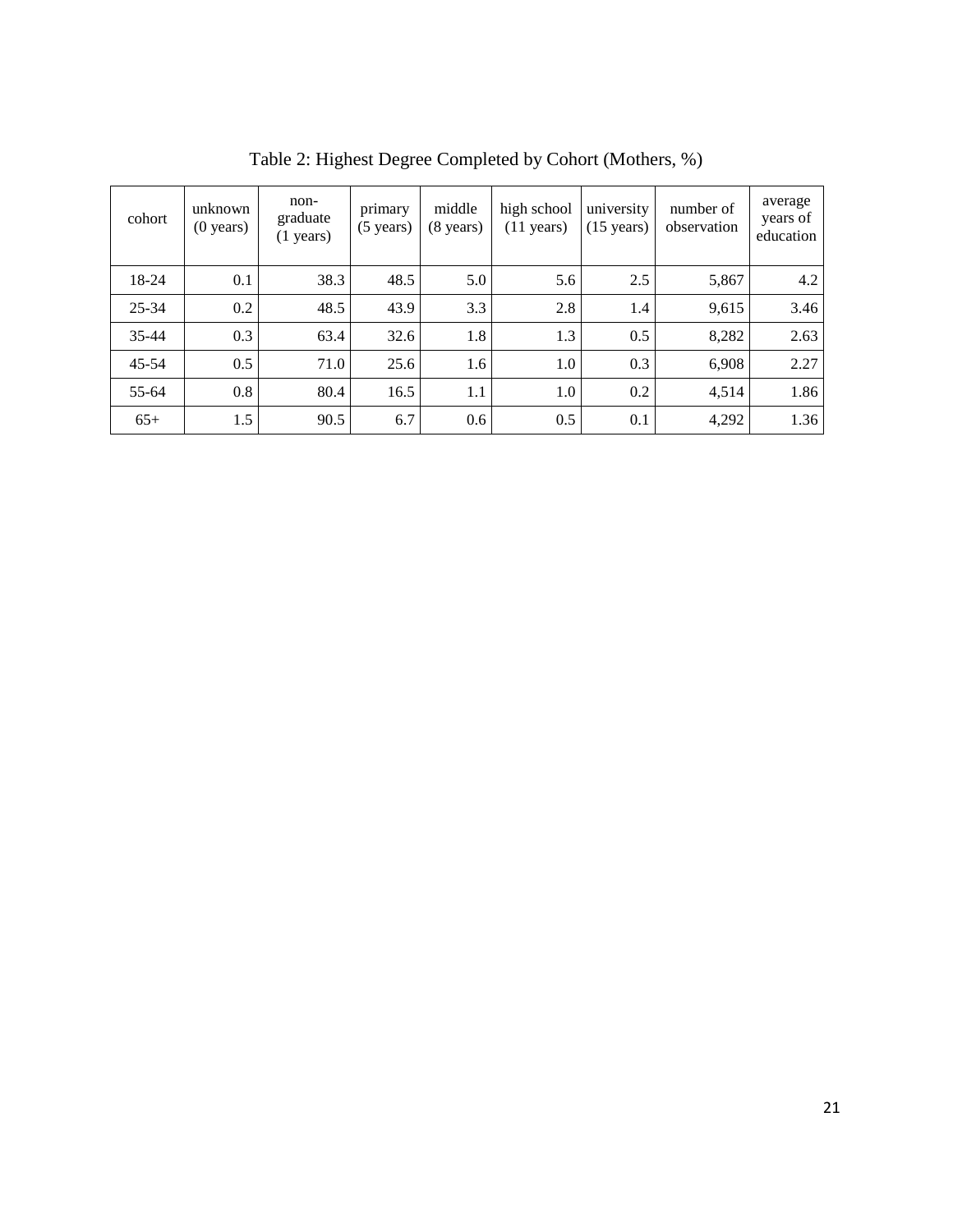| cohort    | unknown<br>$(0 \text{ years})$ | non-<br>graduate<br>$(1 \text{ years})$ | primary<br>$(5 \text{ years})$ | middle<br>(8 years) | high school<br>$(11 \text{ years})$ | university<br>$(15 \text{ years})$ | number of<br>observation | average<br>years of<br>education |
|-----------|--------------------------------|-----------------------------------------|--------------------------------|---------------------|-------------------------------------|------------------------------------|--------------------------|----------------------------------|
| 18-24     | 0.1                            | 16.4                                    | 56.2                           | 10.3                | 10.9                                | 6.1                                | 5,867                    | 5.91                             |
| 25-34     | 0.3                            | 23.1                                    | 58.8                           | 7.0                 | 6.5                                 | 4.2                                | 9,615                    | 5.08                             |
| $35 - 44$ | 0.5                            | 38.0                                    | 52.5                           | 3.7                 | 3.3                                 | 2.0                                | 8,282                    | 3.96                             |
| $45 - 54$ | 0.8                            | 48.9                                    | 42.6                           | 3.3                 | 2.8                                 | 1.6                                | 6,908                    | 3.43                             |
| 55-64     | 1.3                            | 63.2                                    | 29.8                           | 2.5                 | 1.9                                 | 1.3                                | 4,514                    | 2.73                             |
| $65+$     | 1.9                            | 80.5                                    | 13.2                           | 1.7                 | 1.7                                 | 0.9                                | 4,292                    | 1.93                             |

Table 3: Highest Degree Completed by Cohort (Fathers, %)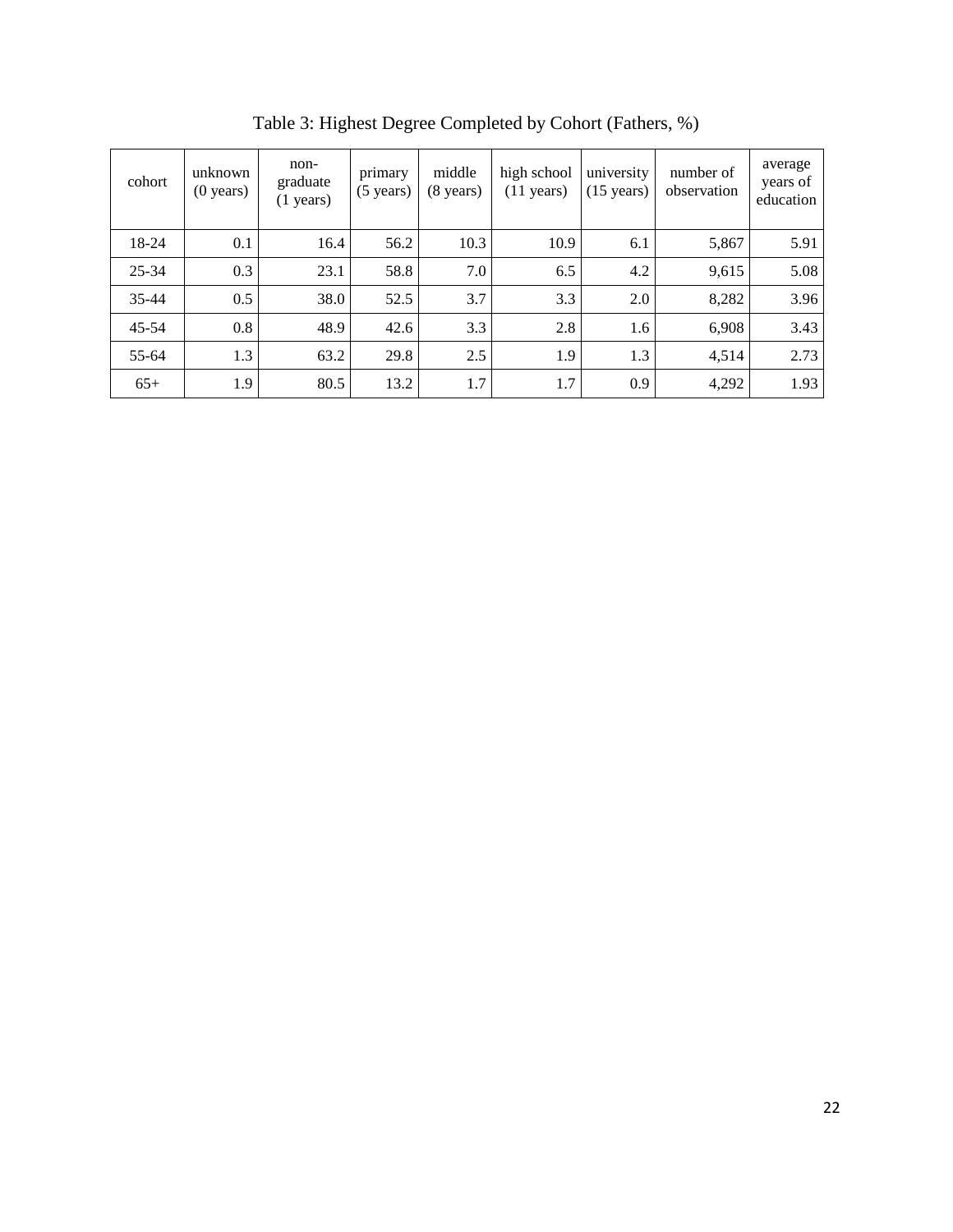| <b>Markov Transition Matrix</b> |                                                                  |                                                                     |                                     | Children                                                  |                                 |                                           |       |
|---------------------------------|------------------------------------------------------------------|---------------------------------------------------------------------|-------------------------------------|-----------------------------------------------------------|---------------------------------|-------------------------------------------|-------|
|                                 |                                                                  | 1) Illiterate<br>and literate but<br>not graduate<br>of any school. | 2) Graduate<br>of primary<br>school | 3) Graduate of<br>middle school<br>or 8 year<br>education | 4)Graduate<br>of high<br>school | 5) Graduate<br>of university<br>or above. | Total |
|                                 | 1) Illiterate and literate<br>but not graduate of any<br>school. | 40,18                                                               | 45,33                               | 5,66                                                      | 6,22                            | 2,61                                      | 100   |
| Parent                          | 2) Graduate of primary<br>school                                 | 6,66                                                                | 47,94                               | 14,11                                                     | 21,95                           | 9.34                                      | 100   |
|                                 | 3) Graduate of middle<br>school or 8 year<br>education           | 2,81                                                                | 17,75                               | 17,35                                                     | 41,32                           | 20,76                                     | 100   |
|                                 | 4) Graduate of high<br>school                                    | 1,64                                                                | 9,61                                | 8,87                                                      | 47,73                           | 32,15                                     | 100   |
|                                 | 5) Graduate of<br>university or above.                           | 0,70                                                                | 3,51                                | 3,69                                                      | 40,91                           | 51,19                                     | 100   |

# Table 4: Markov Educational Transition Matrix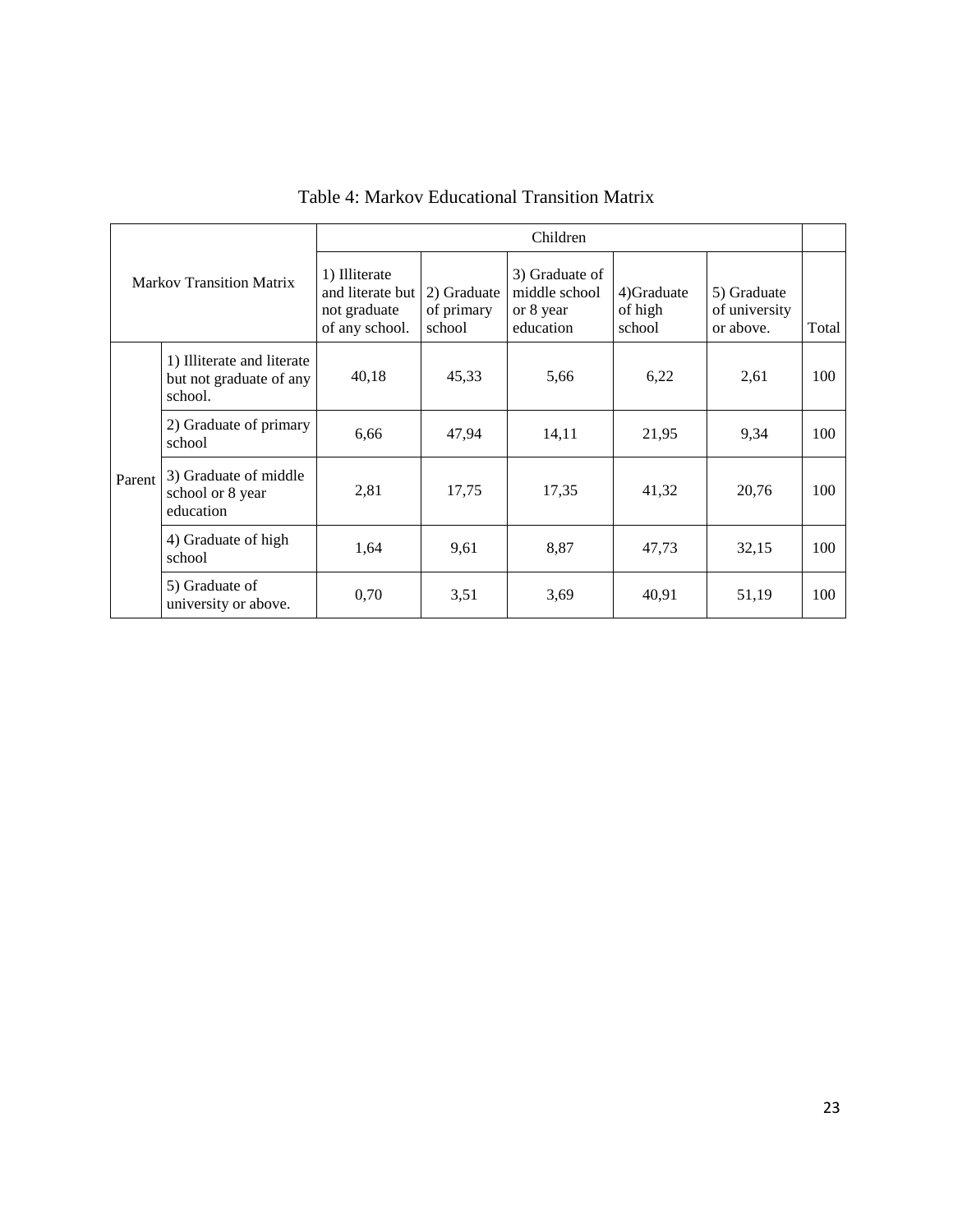| cohort | $\sigma_{c}$ | $\sigma_{\rm m}$ | σf   | $\sigma_{\rm c}$ / $\sigma_{\rm m}$ | $\sigma_{c}$ / $\sigma_{f}$ |
|--------|--------------|------------------|------|-------------------------------------|-----------------------------|
| 18-24  | 0.05         | 0.04             | 0.05 | 1.18                                | 1.07                        |
| 25-34  | 0.04         | 0.03             | 0.03 | 1.45                                | 1.25                        |
| 35-44  | 0.04         | 0.03             | 0.03 | 1.64                                | 1.33                        |
| 45-54  | 0.05         | 0.03             | 0.04 | 1.86                                | 1.41                        |
| 55-64  | 0.06         | 0.03             | 0.04 | 2.09                                | 1.50                        |
| $65+$  | 0.05         | 0.02             | 0.04 | 2.42                                | 1.44                        |

Table 5: Standard Deviation of Education of Children, Mothers and Fathers with Their Ratio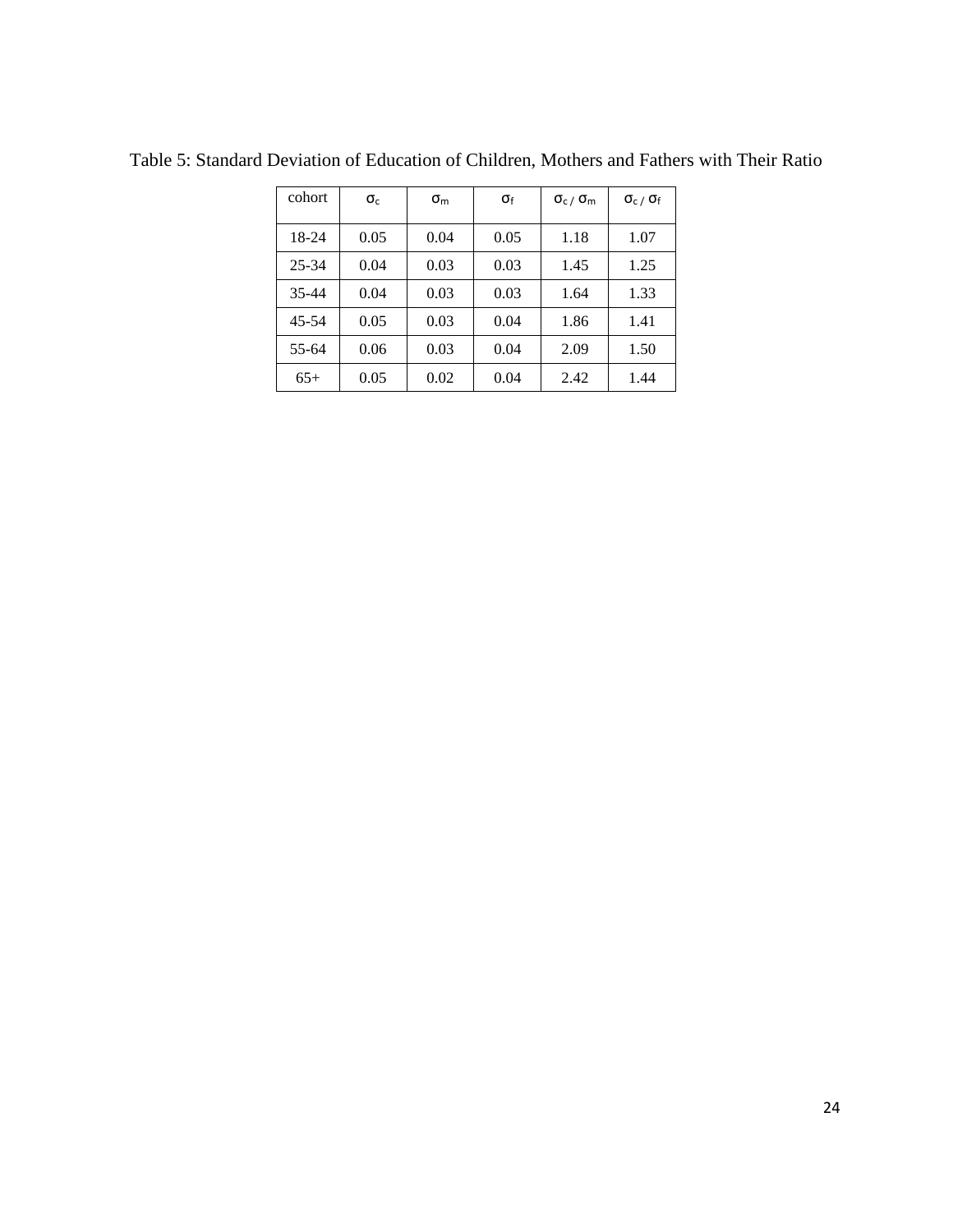| cohort    |                               | Mother | Mother* | Father | Father* |
|-----------|-------------------------------|--------|---------|--------|---------|
|           | $\hat{\beta}$                 | 0.522  | 0.483   | 0.497  | 0.461   |
| 18-24     | $\sigma$                      | 0.014  | 0.014   | 0.012  | 0.012   |
|           | $R^2$ adj                     | 0.196  | 0.237   | 0.217  | 0.256   |
|           | $\hat{\beta}$                 | 0.608  | 0.577   | 0.619  | 0.592   |
| $25 - 34$ | $\sigma$                      | 0.013  | 0.013   | 0.011  | 0.011   |
|           | $R^2$ adj                     | 0.176  | 0.231   | 0.246  | 0.297   |
| 35-44     | $\hat{\beta}$                 | 0.599  | 0.570   | 0.600  | 0.579   |
|           | $\sigma$                      | 0.017  | 0.016   | 0.013  | 0.013   |
|           | $R^2$ adj                     | 0.134  | 0.201   | 0.203  | 0.266   |
|           | $\hat{\beta}$                 | 0.754  | 0.681   | 0.667  | 0.612   |
| 45-54     | $\overline{\sigma}$           | 0.020  | 0.019   | 0.015  | 0.014   |
|           | $R^2$ adj                     | 0.164  | 0.283   | 0.225  | 0.335   |
|           | $\hat{\beta}$                 | 0.871  | 0.761   | 0.719  | 0.646   |
| 55-64     | $\sigma$                      | 0.028  | 0.026   | 0.020  | 0.018   |
|           | $R^2$ adj                     | 0.173  | 0.325   | 0.230  | 0.374   |
|           | $\hat{\beta}$                 | 0.967  | 0.880   | 0.681  | 0.627   |
| $65+$     | $\sigma$                      | 0.034  | 0.031   | 0.019  | 0.018   |
|           | $\overline{\mathsf{R}^2}$ adj | 0.159  | 0.304   | 0.224  | 0.357   |

Table 6: Intergenerational Educational Coefficient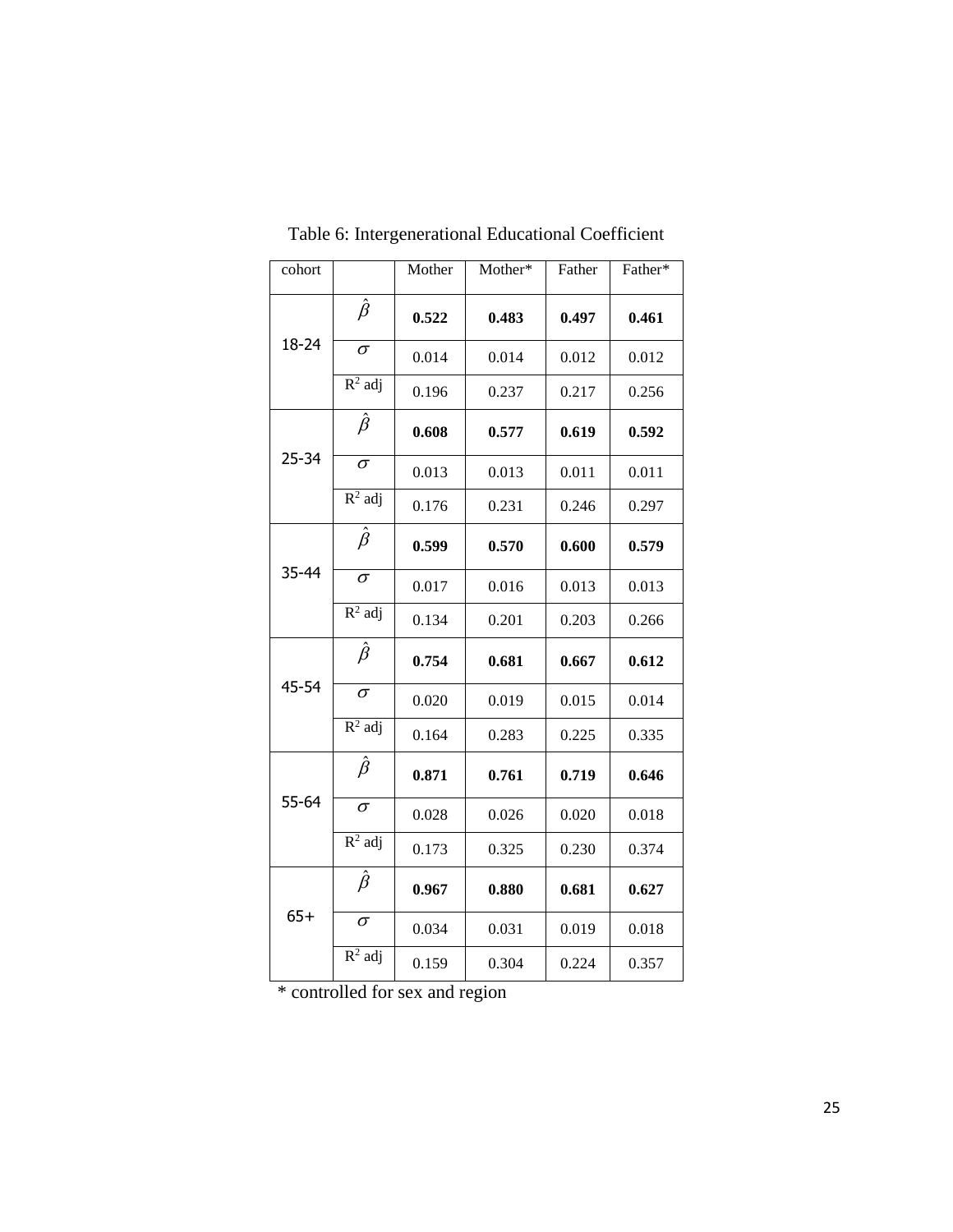| cohort    |                               | Mother | Mother* | Father | Father* |
|-----------|-------------------------------|--------|---------|--------|---------|
|           | $\hat{\beta}$                 | 0.417  | 0.386   | 0.497  | 0.461   |
| 18-24     | $\sigma$                      | 0.011  | 0.011   | 0.012  | 0.012   |
|           | $R^2$ adj                     | 0.196  | 0.237   | 0.217  | 0.256   |
|           | $\hat{\beta}$                 | 0.456  | 0.433   | 0.464  | 0.444   |
| $25 - 34$ | $\sigma$                      | 0.010  | 0.010   | 0.008  | 0.008   |
|           | $R^2$ adj                     | 0.176  | 0.231   | 0.246  | 0.297   |
|           | $\hat{\beta}$                 | 0.449  | 0.427   | 0.450  | 0.434   |
| 35-44     | $\sigma$                      | 0.013  | 0.012   | 0.010  | 0.010   |
|           | $R^2$ adj                     | 0.134  | 0.201   | 0.203  | 0.266   |
|           | $\hat{\beta}$                 | 0.452  | 0.409   | 0.534  | 0.489   |
| 45-54     | $\sigma$                      | 0.012  | 0.012   | 0.012  | 0.011   |
|           | $R^2$ adj                     | 0.164  | 0.283   | 0.225  | 0.335   |
|           | $\hat{\beta}$                 | 0.436  | 0.380   | 0.230  | 0.431   |
| 55-64     | $\sigma$                      | 0.014  | 0.013   | 0.479  | 0.012   |
|           | $R^2$ adj                     | 0.173  | 0.325   | 0.013  | 0.374   |
|           | $\hat{\beta}$                 | 0.387  | 0.352   | 0.545  | 0.502   |
| $65+$     | $\sigma$                      | 0.014  | 0.013   | 0.015  | 0.014   |
|           | $\overline{\mathsf{R}^2}$ adj | 0.159  | 0.304   | 0.224  | 0.357   |

Table 7: Intergenerational Educational Correlation Coefficient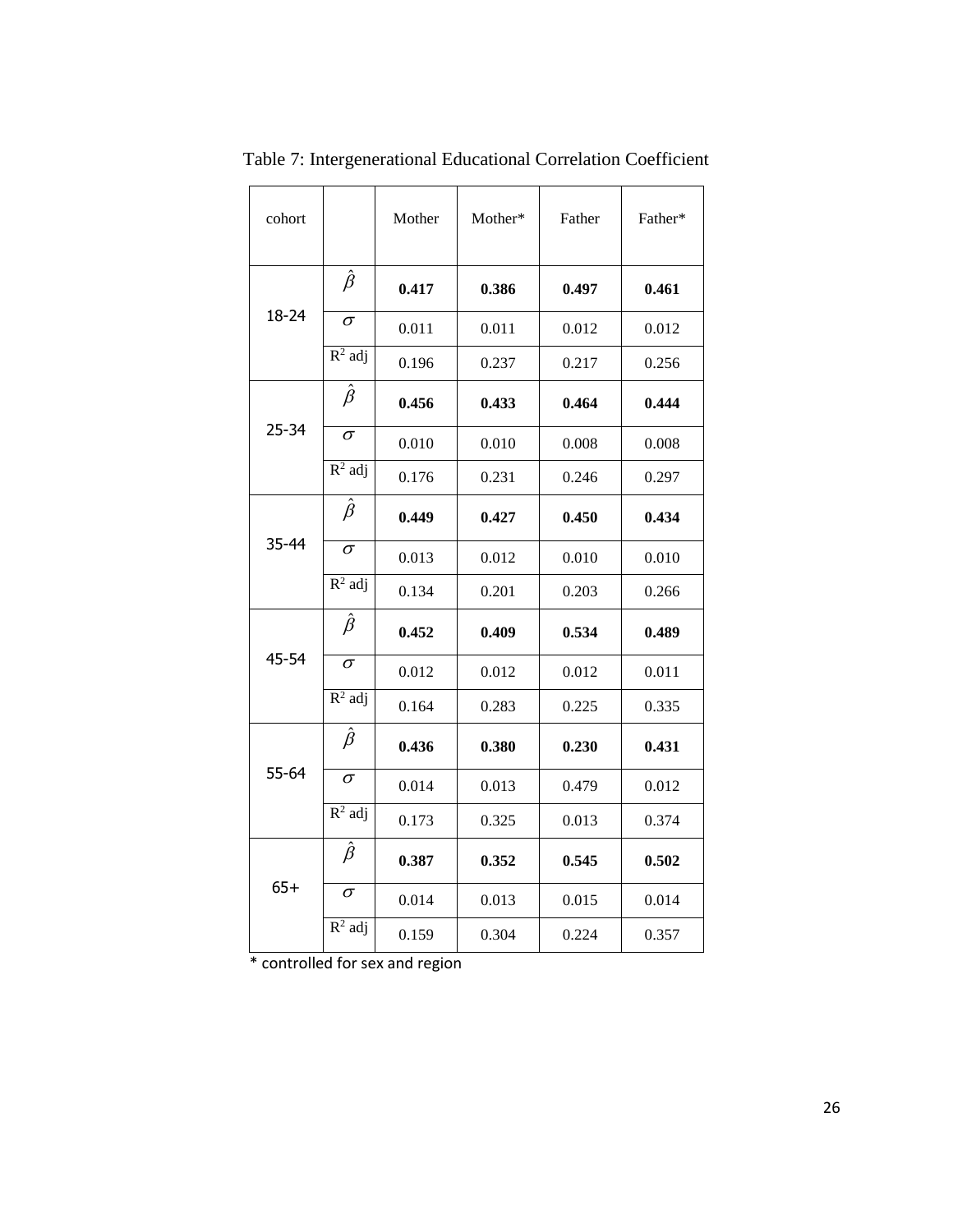| Cohort       |                               | Mother            | Mother*           | Mother         | Mother*        |
|--------------|-------------------------------|-------------------|-------------------|----------------|----------------|
|              |                               | (primary or less) | (primary or less) | (post primary) | (post primary) |
|              | $\hat{\beta}$                 | 0.750             | 0.702             | 0.124          | 0.121          |
| 18-24        | $\sigma$                      | 0.025             | 0.024             | 0.032          | 0.032          |
|              | $\overline{R^2}$ adj          | 0.153             | 0.204             | 0.019          | 0.023          |
|              | $\hat{\beta}$                 | 0.595             | 0.555             | 0.454          | 0.435          |
| $25 - 34$    | $\sigma$                      | 0.020             | 0.019             | 0.046          | 0.046          |
|              | $R^2$ adj                     | 0.090             | 0.157             | 0.119          | 0.127          |
|              | $\hat{\beta}$                 | 0.540             | 0.504             | 0.516          | 0.502          |
| 35-44        | $\sigma$                      | 0.022             | 0.021             | 0.077          | 0.077          |
|              | $R^2$ adj                     | 0.072             | 0.148             | 0.128          | 0.137          |
|              | $\hat{\beta}$                 | 0.739             | 0.649             | 0.348          | 0.315          |
| 45-54        | $\sigma$                      | 0.026             | 0.024             | 0.098          | 0.098          |
|              | $R^2$ adj                     | 0.107             | 0.239             | 0.056          | 0.073          |
|              | $\hat{\beta}$                 | 0.884             | 0.734             | 0.150          | 0.148          |
| 55-64        | $\sigma$                      | 0.037             | 0.035             | 0.161          | 0.154          |
|              | $\overline{R^2}$ adj          | 0.112             | 0.277             | $-0.001$       | 0.079          |
|              | $\hat{\beta}$                 | 1.054             | 0.950             | $-0.007$       | 0.063          |
| $65+$        | $\sigma$                      | 0.047             | 0.043             | 0.278          | 0.265          |
|              | $R^2$ adj                     | 0.108             | 0.263             | $-0.020$       | 0.096          |
|              | $\hat{\beta}$                 | 0.866             | 0.801             | 0.300          | 0.286          |
| <b>Total</b> | $\sigma$                      | 0.010             | 0.010             | 0.026          | 0.026          |
|              | $\overline{\mathbf{R}^2}$ adj | 0.156             | 0.241             | 0.059          | 0.068          |
|              | $\mathbf n$                   | 37,333            | 37,333            | 2,145          | 2,145          |

Table 8: Intergenerational Educational Coefficient for Mother by Educational Background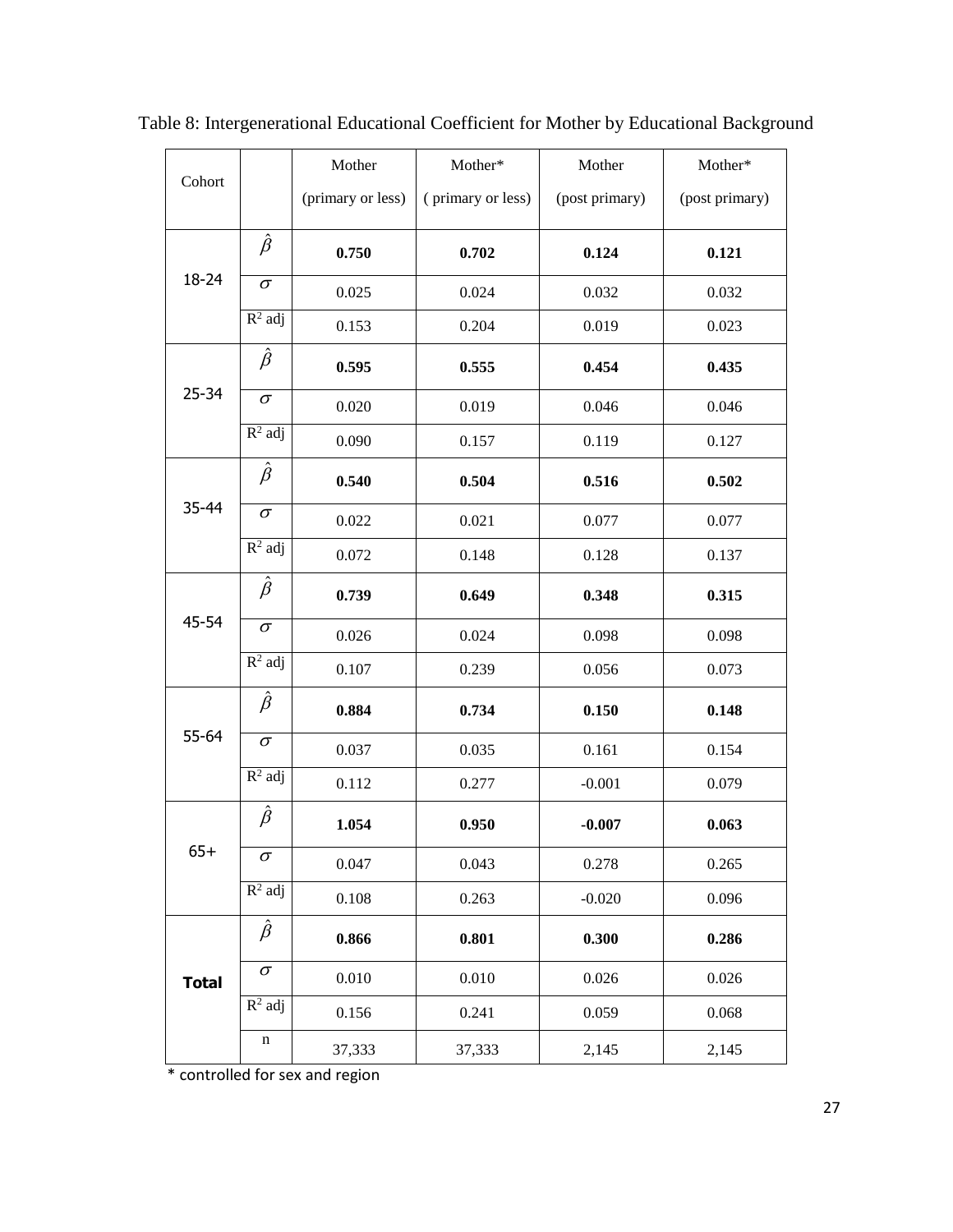| Cohort       |               | Father            | Father*           | Father         | Father*        |
|--------------|---------------|-------------------|-------------------|----------------|----------------|
|              |               | (primary or less) | (primary or less) | (post primary) | (post primary) |
|              | $\hat{\beta}$ | 0.854             | 0.801             | 0.239          | 0.227          |
| 18-24        | $\sigma$      | 0.032             | 0.031             | 0.025          | 0.025          |
|              | $R^2$ adj     | 0.142             | 0.196             | 0.053          | 0.064          |
|              | $\hat{\beta}$ | 0.649             | 0.610             | 0.453          | 0.439          |
| $25 - 34$    | $\sigma$      | 0.023             | 0.022             | 0.030          | 0.030          |
|              | $R^2$ adj     | 0.095             | 0.170             | 0.118          | 0.136          |
|              | $\hat{\beta}$ | 0.524             | 0.503             | 0.481          | 0.453          |
| 35-44        | $\sigma$      | 0.020             | 0.020             | 0.048          | 0.048          |
|              | $R^2$ adj     | 0.081             | 0.159             | 0.118          | 0.148          |
|              | $\hat{\beta}$ | 0.624             | 0.545             | 0.465          | 0.449          |
| 45-54        | $\sigma$      | 0.023             | 0.021             | 0.058          | 0.057          |
|              | $R^2$ adj     | 0.107             | 0.241             | 0.106          | 0.160          |
|              | $\hat{\beta}$ | 0.675             | 0.575             | 0.485          | 0.510          |
| 55-64        | $\sigma$      | 0.029             | 0.027             | 0.091          | 0.085          |
|              | $R^2$ adj     | 0.111             | 0.281             | 0.097          | 0.217          |
|              | $\hat{\beta}$ | 0.673             | 0.617             | 0.224          | 0.255          |
| $65+$        | $\sigma$      | 0.032             | 0.030             | 0.125          | 0.116          |
|              | $R^2$ adj     | 0.095             | 0.254             | 0.012          | 0.153          |
|              | $\hat{\beta}$ | 0.832             | 0.778             | 0.386          | 0.372          |
| <b>Total</b> | $\sigma$      | 0.010             | 0.009             | 0.018          | 0.017          |
|              | $R^2$ adj     | 0.176             | 0.262             | 0.088          | 0.112          |
|              | n             | 34451             | 34451             | 5027           | 5027           |

Table 9: Intergenerational Educational Coefficient for Father by Educational Background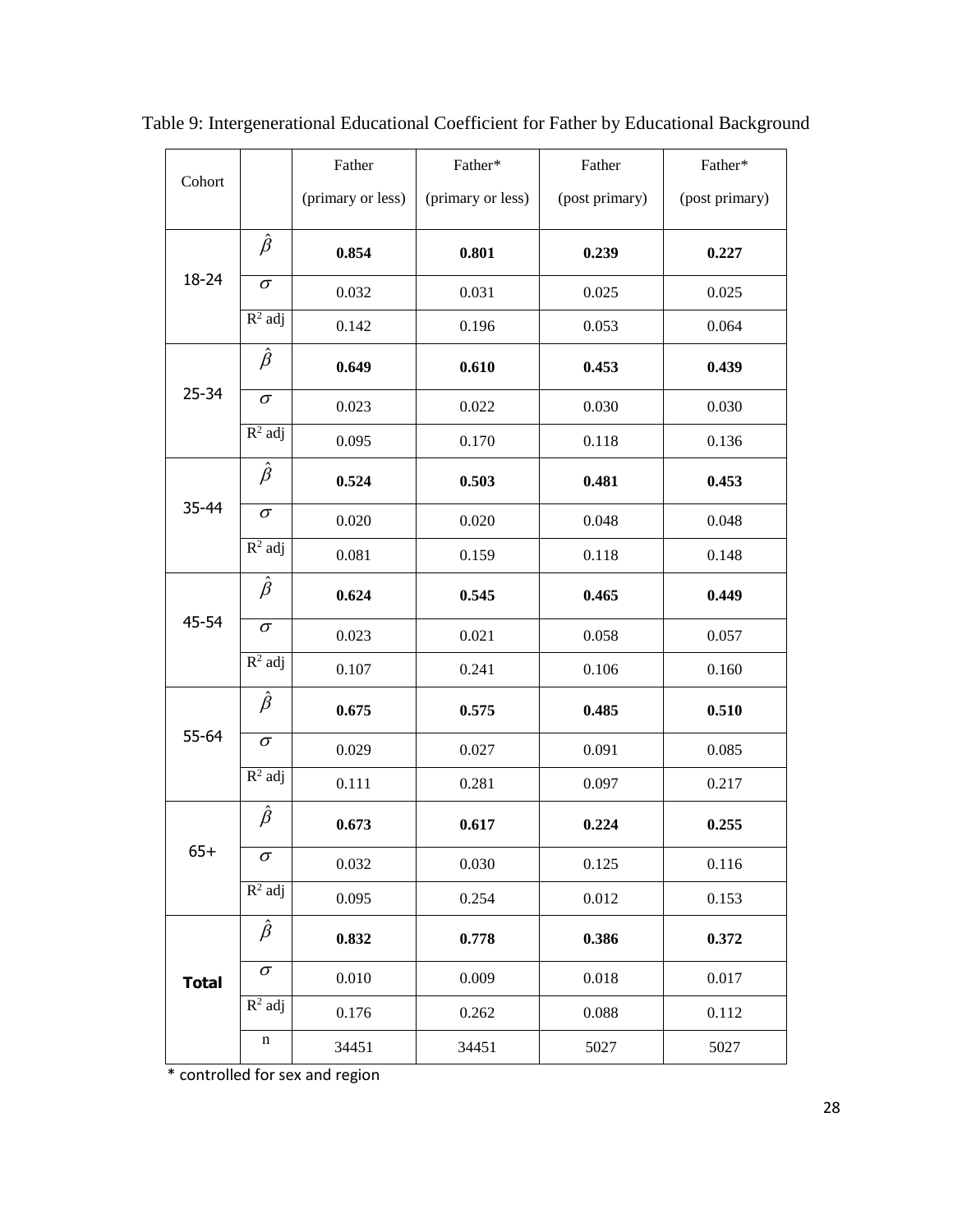| cohort       |                      | Mother* | Father* | Average parental<br>schooling* | Parent with the<br>highest education* |
|--------------|----------------------|---------|---------|--------------------------------|---------------------------------------|
|              | $\hat{\beta}$        | 0.275   | 0.312   | 0.589                          | 0.469                                 |
| $18 - 24$    | $\sigma$             | 0.017   | 0.015   | 0.014                          | 0.012                                 |
|              | $R^2$ adj            | 0.290   | 0.290   | 0.290                          | 0.268                                 |
|              | $\hat{\beta}$        | 0.257   | 0.461   | 0.737                          | 0.593                                 |
| $25 - 34$    | $\sigma$             | 0.015   | 0.013   | 0.013                          | 0.011                                 |
|              | $\overline{R^2}$ adj | 0.317   | 0.317   | 0.313                          | 0.303                                 |
|              | $\hat{\beta}$        | 0.235   | 0.466   | 0.730                          | 0.583                                 |
| 35-44        | $\sigma$             | 0.019   | 0.016   | 0.016                          | 0.013                                 |
|              | $\overline{R^2}$ adj | 0.279   | 0.279   | 0.274                          | 0.273                                 |
|              | $\hat{\beta}$        | 0.295   | 0.473   | 0.798                          | 0.617                                 |
| 45-54        | $\sigma$             | 0.023   | 0.018   | 0.018                          | 0.014                                 |
|              | $R^2$ adj            | 0.350   | 0.350   | 0.348                          | 0.014                                 |
|              | $\hat{\beta}$        | 0.309   | 0.502   | 0.849                          | 0.641                                 |
| 55-64        | $\sigma$             | 0.033   | 0.024   | 0.023                          | 0.018                                 |
|              | $R^2$ adj            | 0.386   | 0.386   | 0.384                          | 0.376                                 |
|              | $\hat{\beta}$        | 0.412   | 0.483   | 0.917                          | 0.632                                 |
| $65+$        | $\sigma$             | 0.037   | 0.022   | 0.025                          | 0.018                                 |
|              | $R^2$ adj            | 0.375   | 0.375   | 0.375                          | 0.365                                 |
|              | $\hat{\beta}$        | 0.302   | 0.513   | 0.842                          | 0.669                                 |
| <b>Total</b> | $\sigma$             | 0.009   | 0.007   | 0.006                          | 0.005                                 |
|              | $R^2$ adj            | 0.383   | 0.383   | 0.379                          | 0.371                                 |
|              | n                    | 39,478  | 39,478  | 39,478                         | 39,478                                |

Table 10: Intergenerational Educational Coefficient with Alternative Educational Background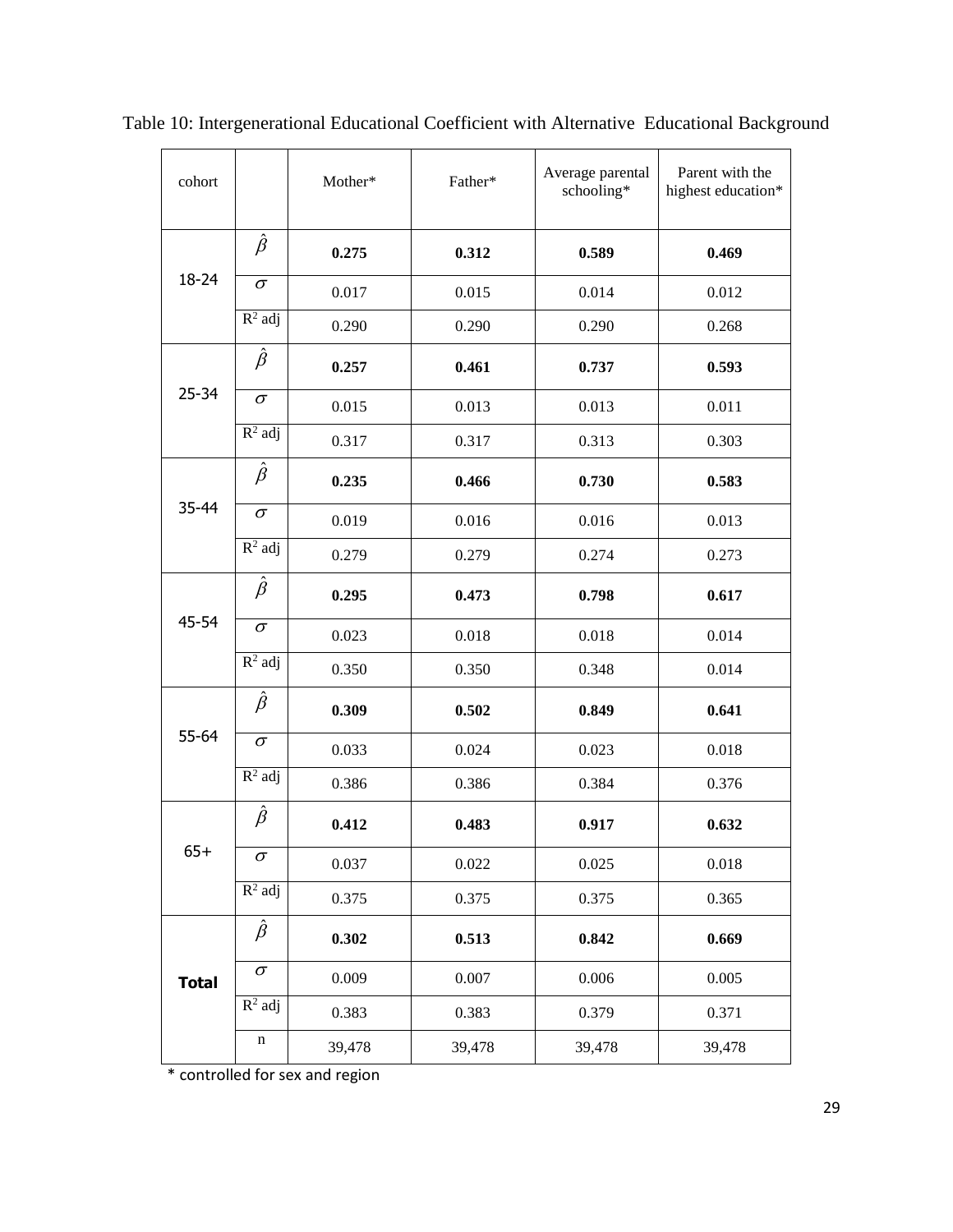|                                       | $\ddot{\beta}$ | $\sigma$ | $R^2$ adj | n     |
|---------------------------------------|----------------|----------|-----------|-------|
| Mother <sup>*</sup> (primary or less) | 0.532          | 0.007    | 0.209     | 37333 |
| Mother* (post primary)                | 0.302          | 0.018    | 0.118     | 2145  |
| Father* (primary or less)             | 0.652          | 0.007    | 0.285     | 34451 |
| Father* (post primary)                | 0.411          | 0.011    | 0.242     | 5027  |
| Mother*                               | 0.161          | 0.006    | 0.395     | 39478 |
| Father*                               | 0.479          | 0.005    | 0.395     | 39478 |
| Average parental schooling*           | 0.669          | 0.005    | 0.380     | 39478 |
| Parent with the highest education*    | 0.628          | 0.006    | 0.312     | 39478 |

Table 11: Intergenerational Educational Correlation Coefficient by Alternative Definitions of the Educational Background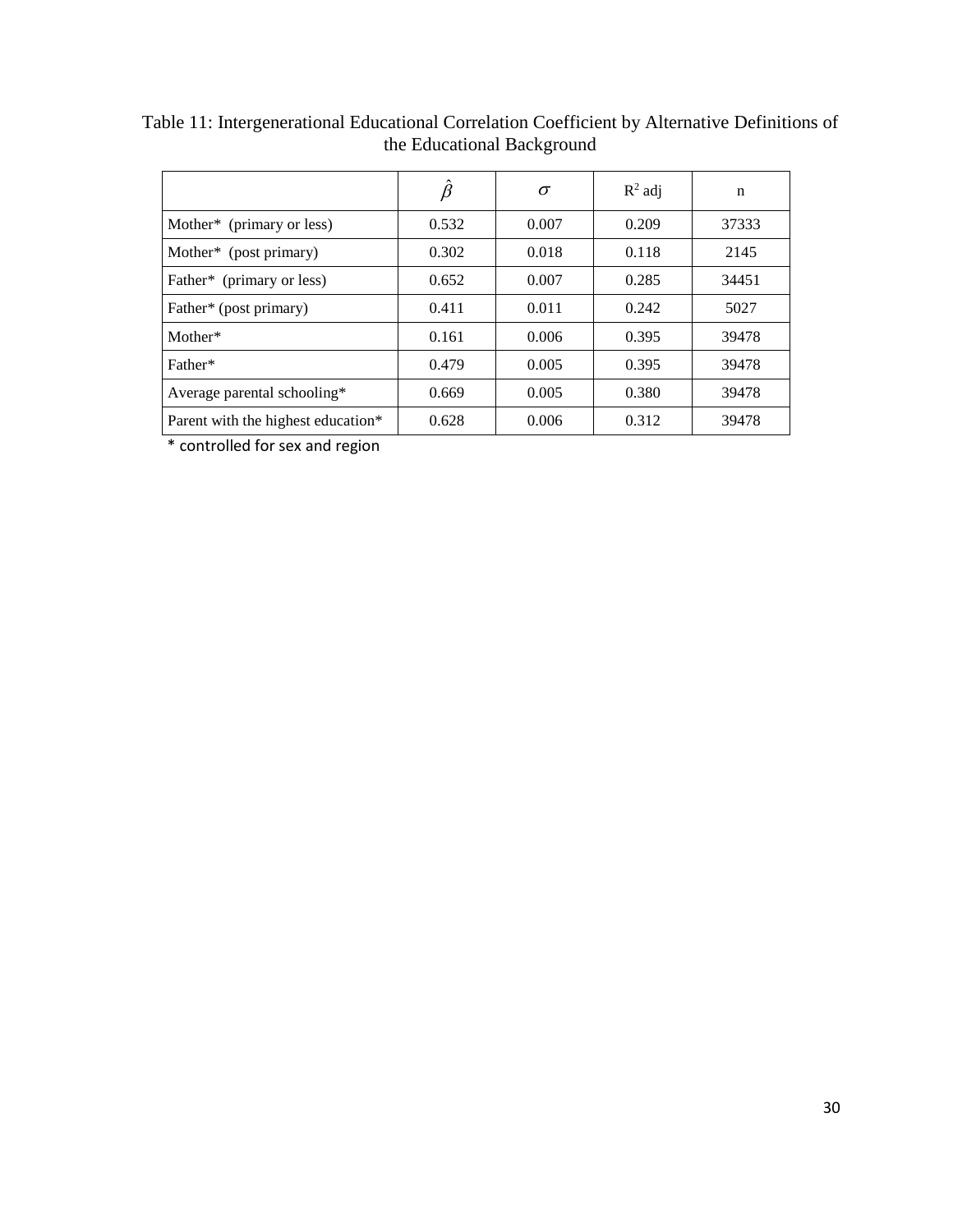

Figure 1: Expected Years of Education across Cohorts by Parental Education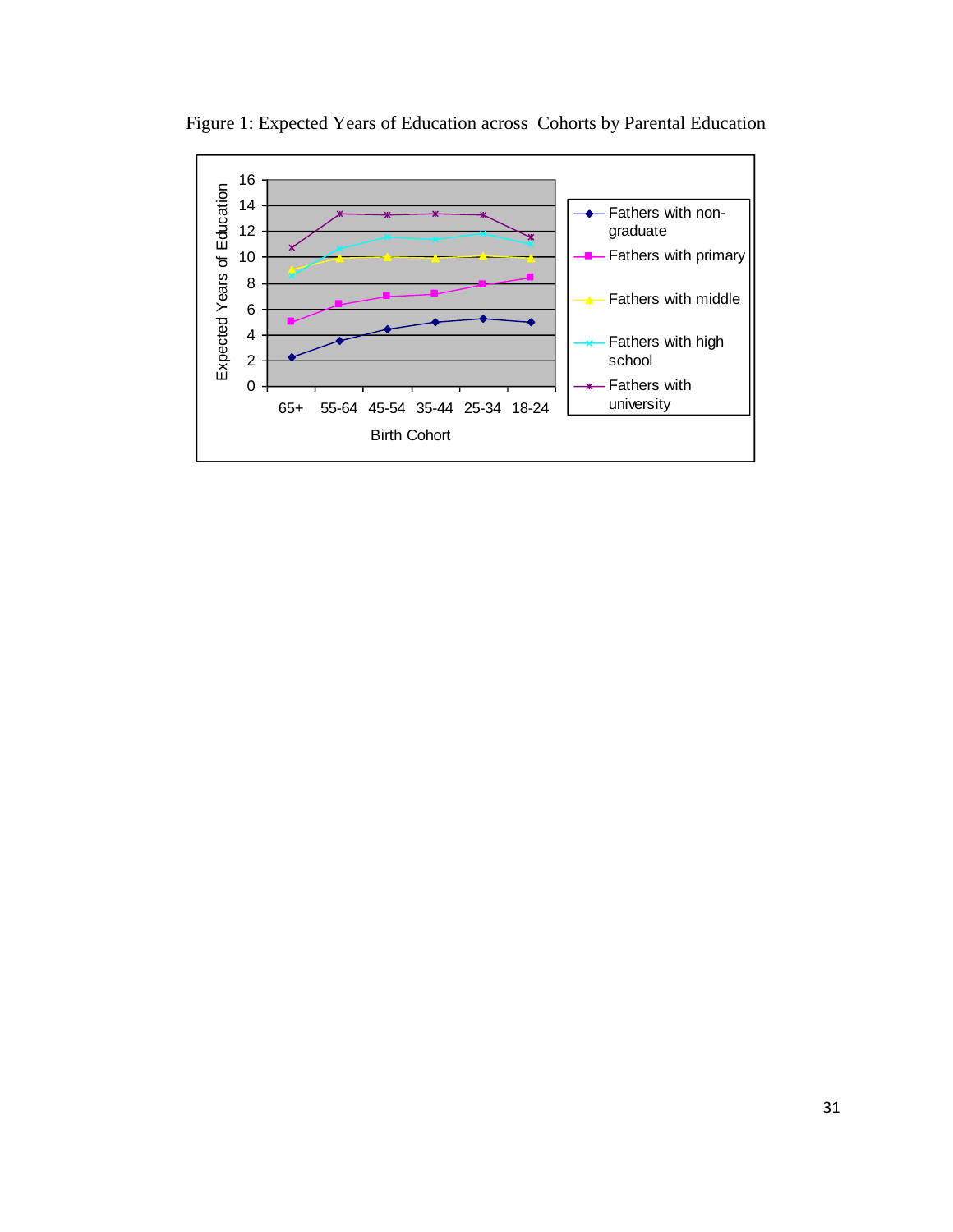|                       |               | $18 - 24$ | $25 - 34$ | 35-44    | 45-54    | 55-64    | $65+$    |
|-----------------------|---------------|-----------|-----------|----------|----------|----------|----------|
| Father middle         | $\hat{\beta}$ | 0.667     | 0.830     | 1.035    | 1.125    | 1.264    | 1.538    |
|                       | $\sigma$      | 0.048     | 0.044     | 0.064    | 0.076    | 0.107    | 0.138    |
| Father_high           | $\hat{\beta}$ | 1.031     | 1.304     | 1.377    | 1.515    | 1.510    | 1.540    |
|                       | $\sigma$      | 0.048     | 0.047     | 0.069    | 0.083    | 0.125    | 0.140    |
| Father_university     | $\hat{\beta}$ | 1.243     | 1.809     | 2.027    | 2.058    | 2.363    | 2.039    |
|                       | $\sigma$      | 0.064     | 0.063     | 0.098    | 0.119    | 0.176    | 0.185    |
| Gender                | $\hat{\beta}$ | 0.308     | 0.465     | 0.517    | 0.659    | 0.750    | 0.764    |
|                       | $\sigma$      | 0.029     | 0.024     | 0.028    | 0.033    | 0.047    | 0.067    |
| Urban                 | $\hat{\beta}$ | 0.418     | 0.455     | 0.438    | 0.678    | 0.792    | 0.931    |
|                       | $\sigma$      | 0.033     | 0.028     | 0.032    | 0.038    | 0.056    | 0.080    |
|                       | $\mu_1$       | 0.072     | 0.779     | 1.091    | 1.518    | 1.968    | 2.637    |
| $\mu_1$               | $\sigma$      | 0.031     | 0.028     | 0.033    | 0.040    | 0.059    | 0.089    |
|                       | $\mu_2$       | 0.707     | 1.109     | 1.449    | 1.798    | 2.262    | 2.913    |
| $\mu_2$               | $\sigma$      | 0.032     | 0.029     | 0.034    | 0.041    | 0.061    | 0.092    |
|                       | $\mu_3$       | 2.288     | 2.003     | 2.144    | 2.504    | 2.767    | 3.433    |
| $\mu_3$               | $\sigma$      | 0.041     | 0.032     | 0.037    | 0.046    | 0.066    | 0.101    |
| Log likelihood        |               | 6749.279  | 10341.856 | 7698.409 | 5527.289 | 2732.373 | 1296.034 |
| Pseudo-R <sup>2</sup> |               | 0.084     | 0.106     | 0.094    | 0.127    | 0.157    | 0.213    |
| Number of obs.        |               | 5867      | 9615      | 8282     | 6908     | 4514     | 4292     |

Table 12: Ordered Probit Estimates for Completed Education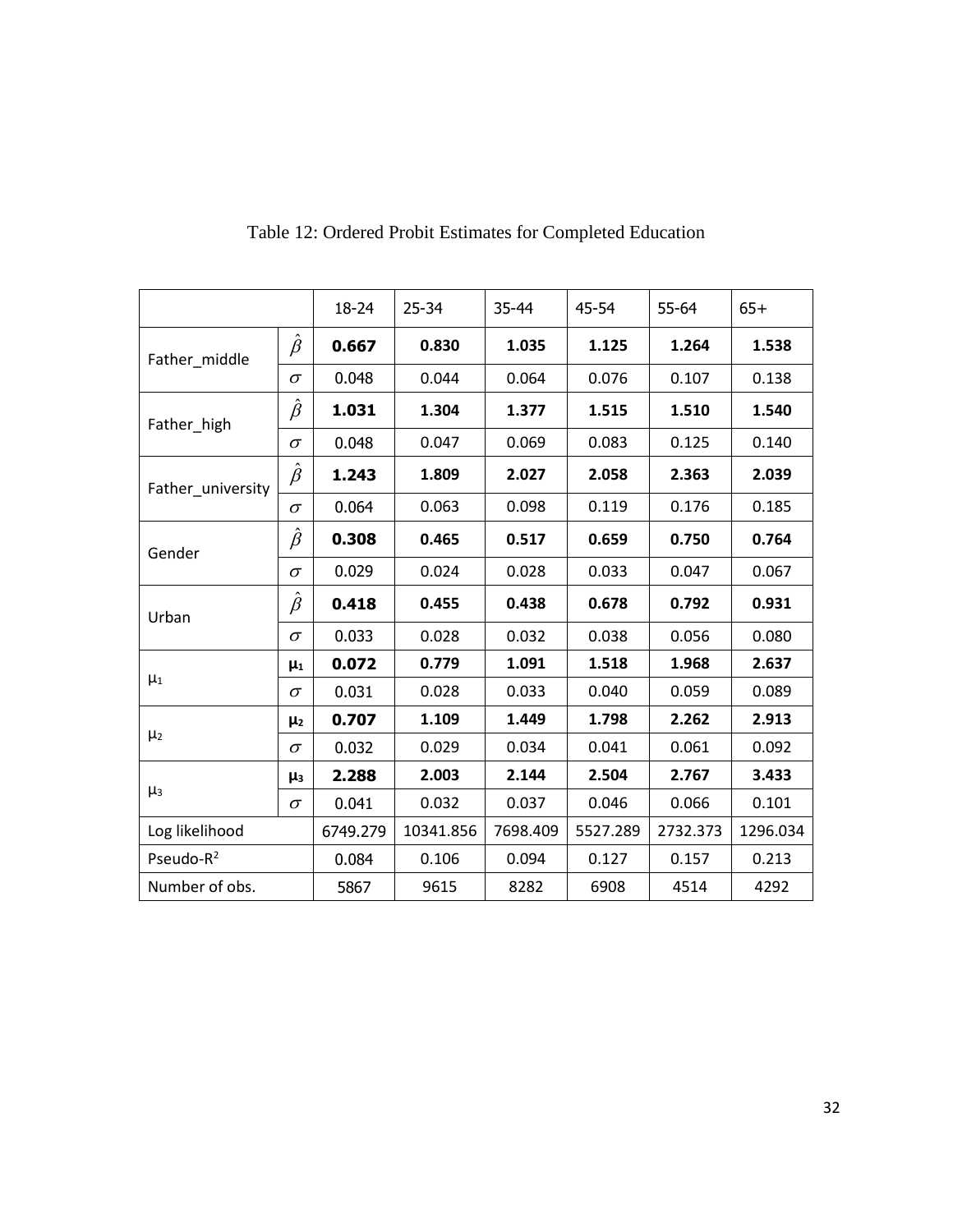



Father Education=University



Father Education=High and voc-high school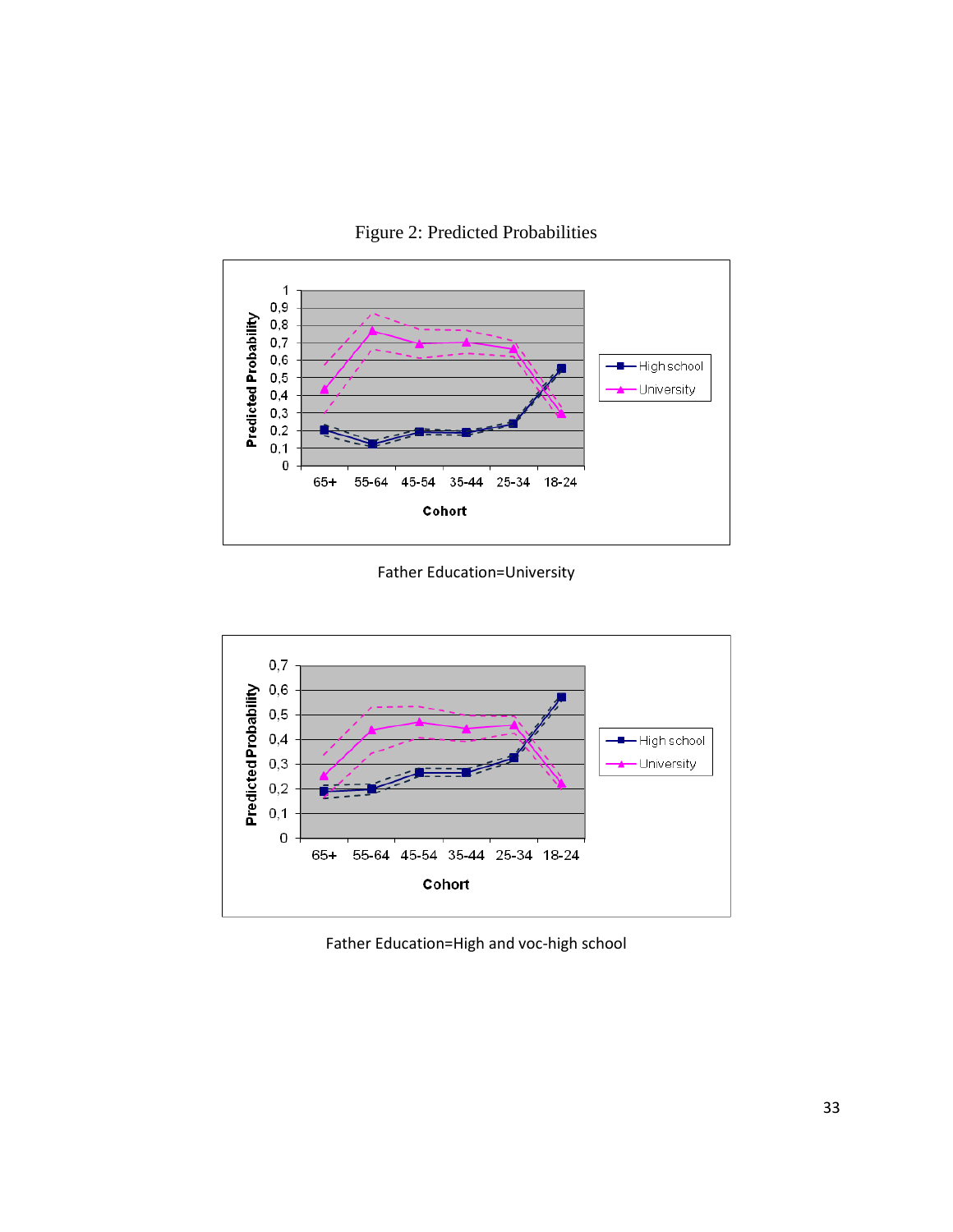

Father Education=Middle school



Father Education=Illiterate and primary school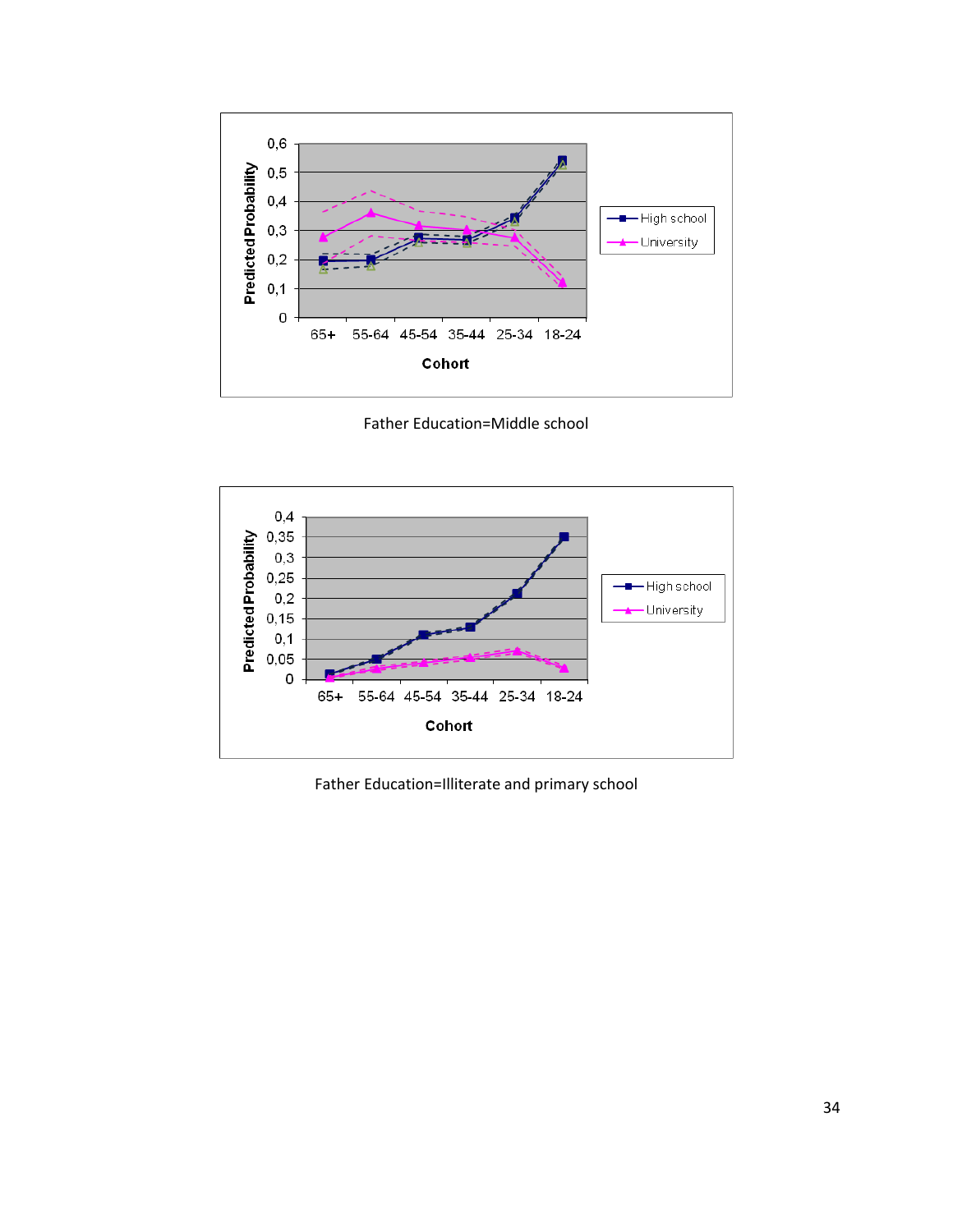

Figure 3: Predicted Probabilities for Men in Urban Areas

Father Education=University



Father Education=High and voc-high school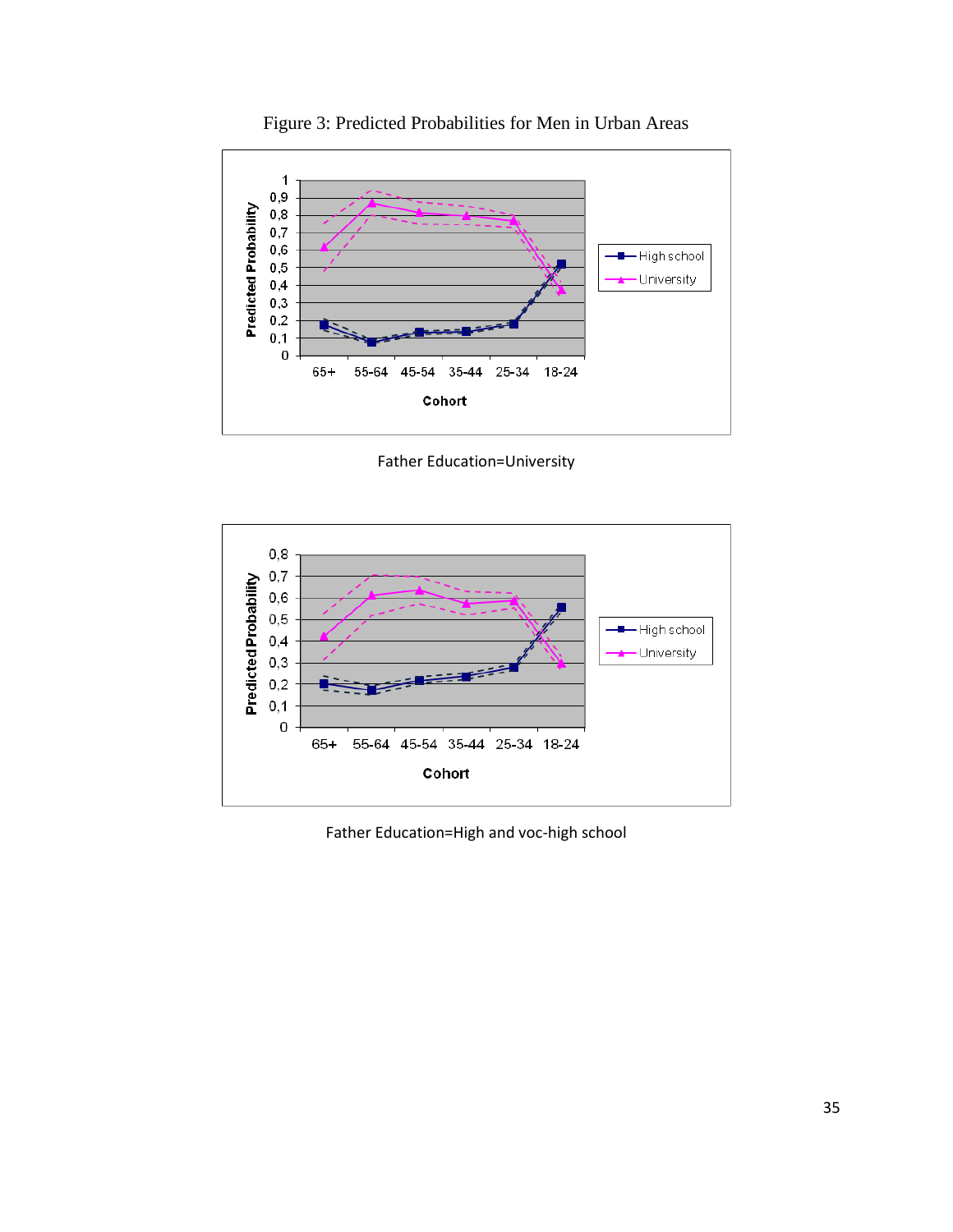

Father Education=Middle school



Father Education=Illiterate and primary school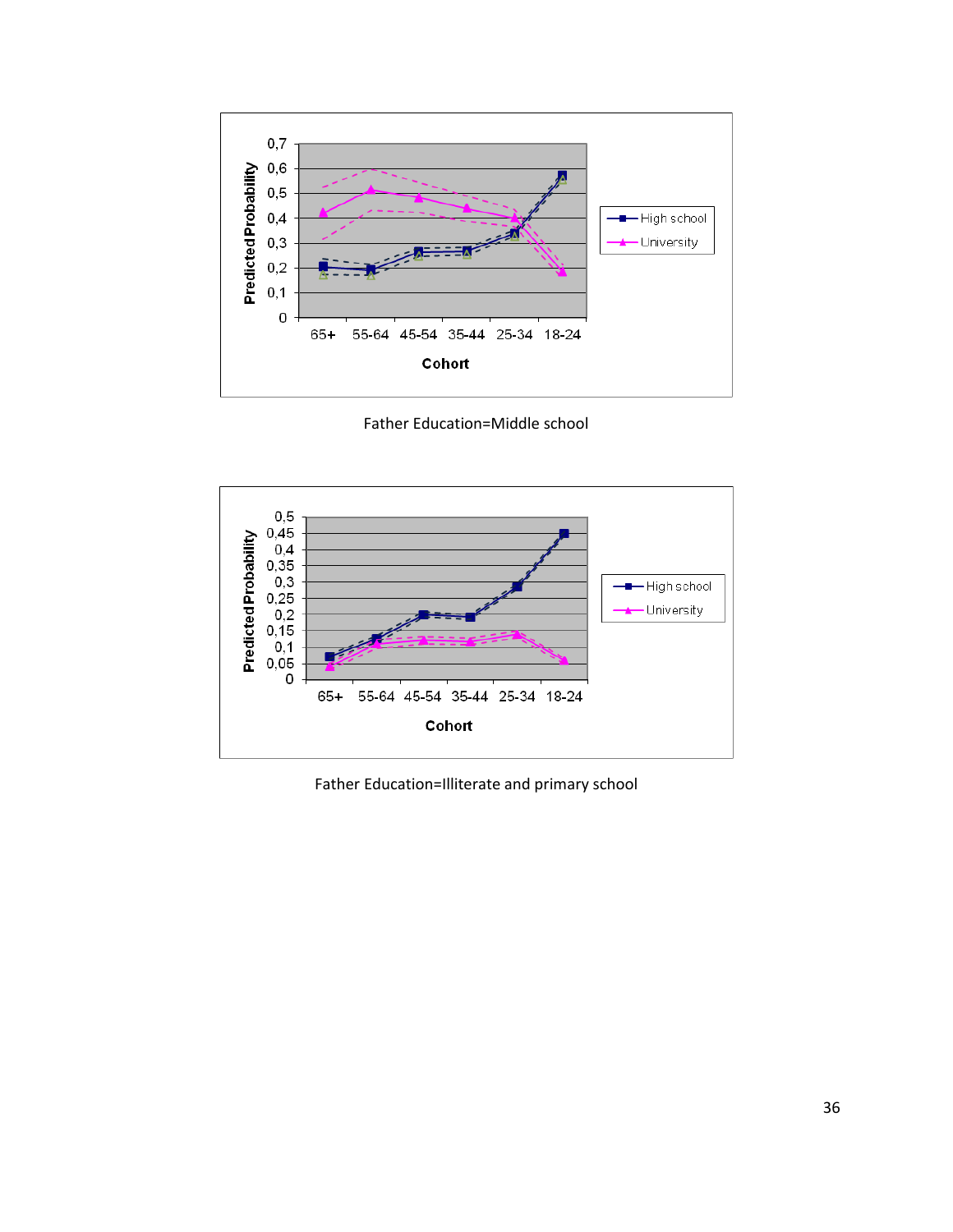

Figure 4: Predicted Probabilities for Women in Urban Areas

Father Education=University



Father Education=High and voc-high school